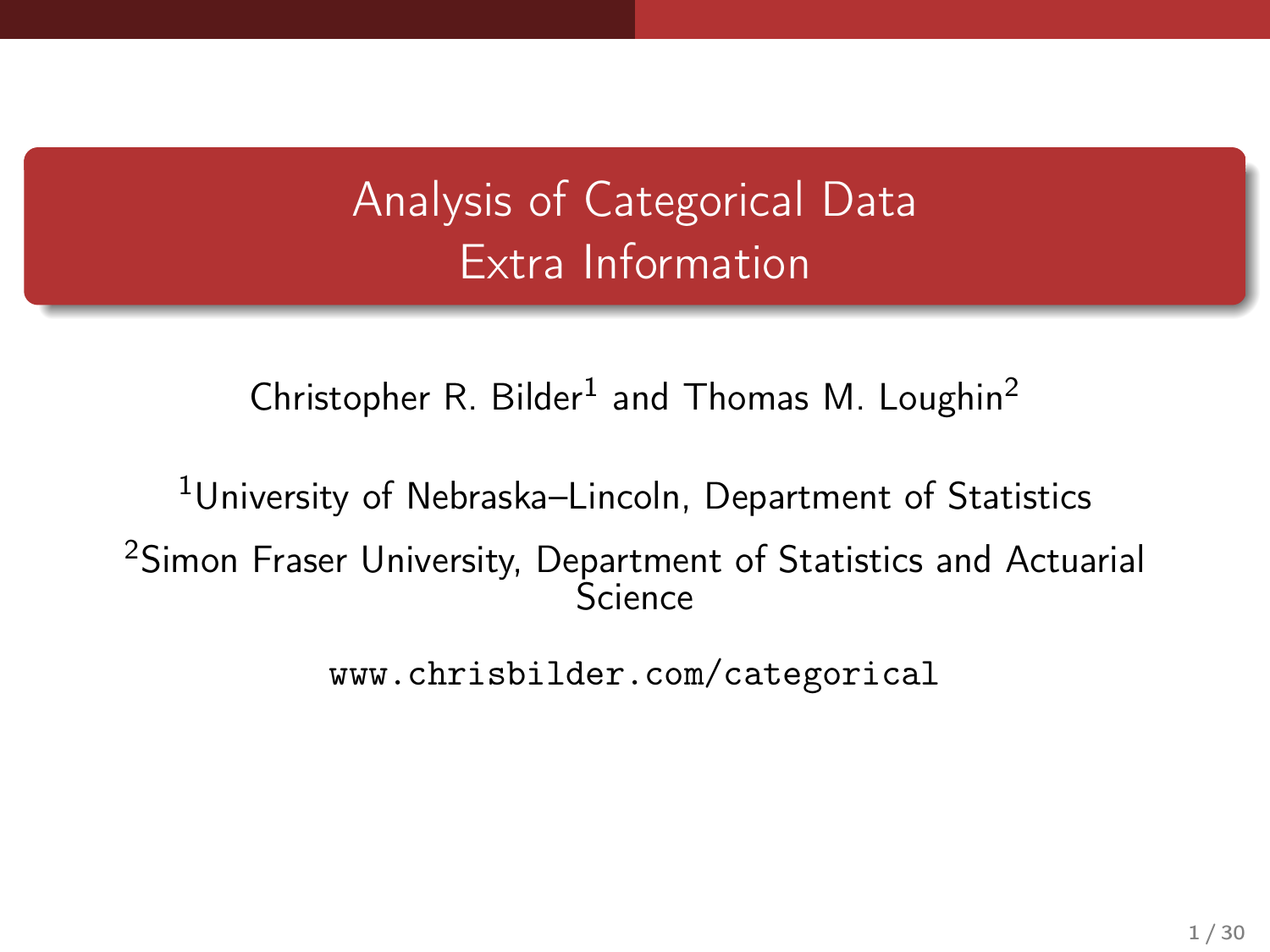# <span id="page-1-0"></span>**[Introduction](#page-1-0)**

• [Table of contents](#page-1-0)

## (2) Analyzing a binary response,  $2 \times 2$  tables

- **•** [Binomial distribution](#page-3-0)
- **•** [Estimation of](#page-4-0)  $\pi$
- [Inference for](#page-6-0)  $\pi$
- [Inference for](#page-11-0)  $\pi_1 \pi_2$
- **•** [Relative risks](#page-18-0)

## 3 [Analyzing a binary response, logistic regression](#page-23-0) **•** [Convergence issues](#page-24-0)



[Additional material](#page-28-0)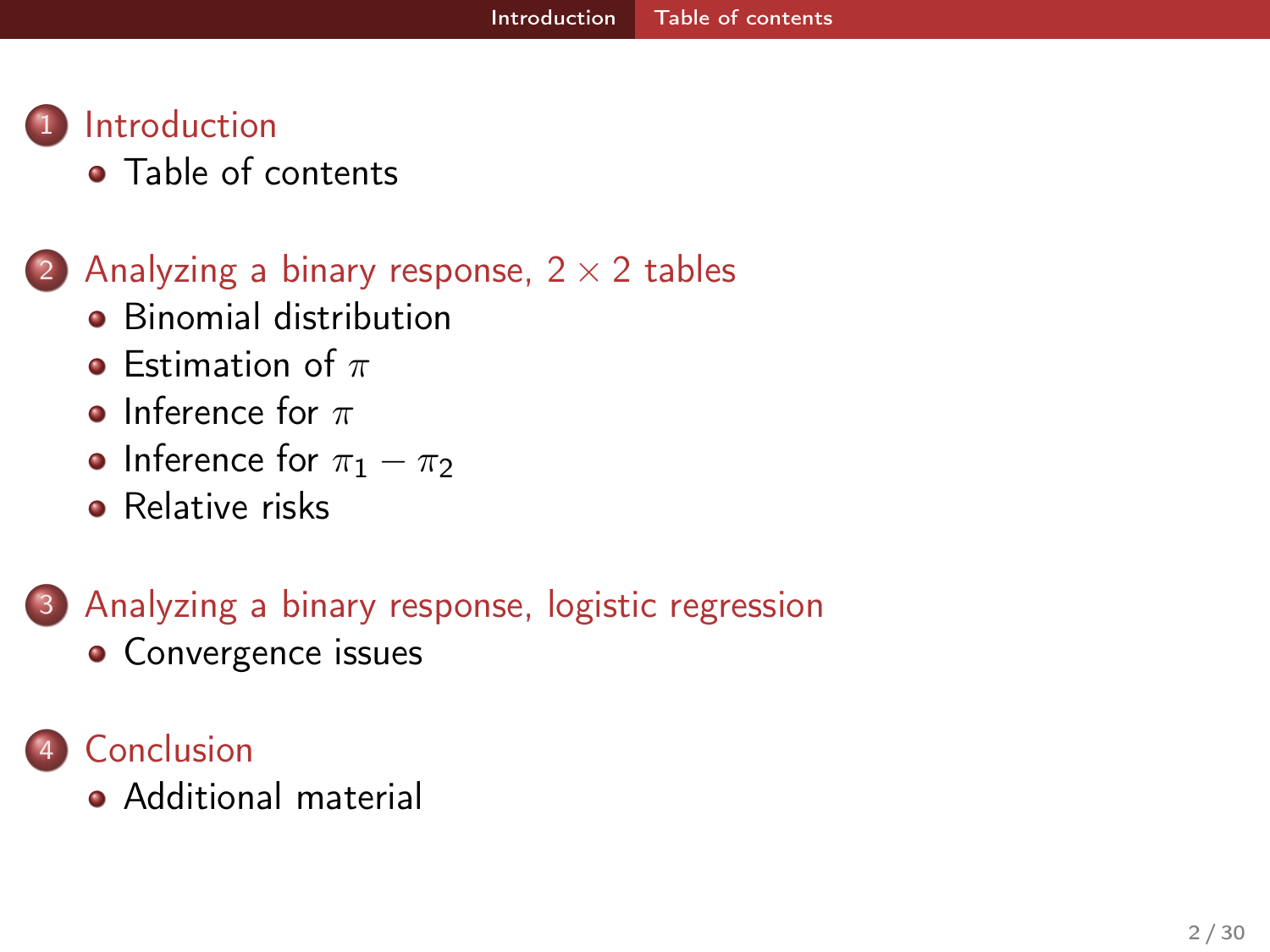## <span id="page-2-0"></span>**[Introduction](#page-1-0)**

- (2) Analyzing a binary response,  $2 \times 2$  tables
	- [Binomial distribution](#page-3-0)
	- **•** [Estimation of](#page-4-0)  $\pi$
	- [Inference for](#page-6-0)  $\pi$
	- [Inference for](#page-11-0)  $\pi_1 \pi_2$
	- **•** [Relative risks](#page-18-0)

# [Analyzing a binary response, logistic regression](#page-23-0)

**[Conclusion](#page-28-0)**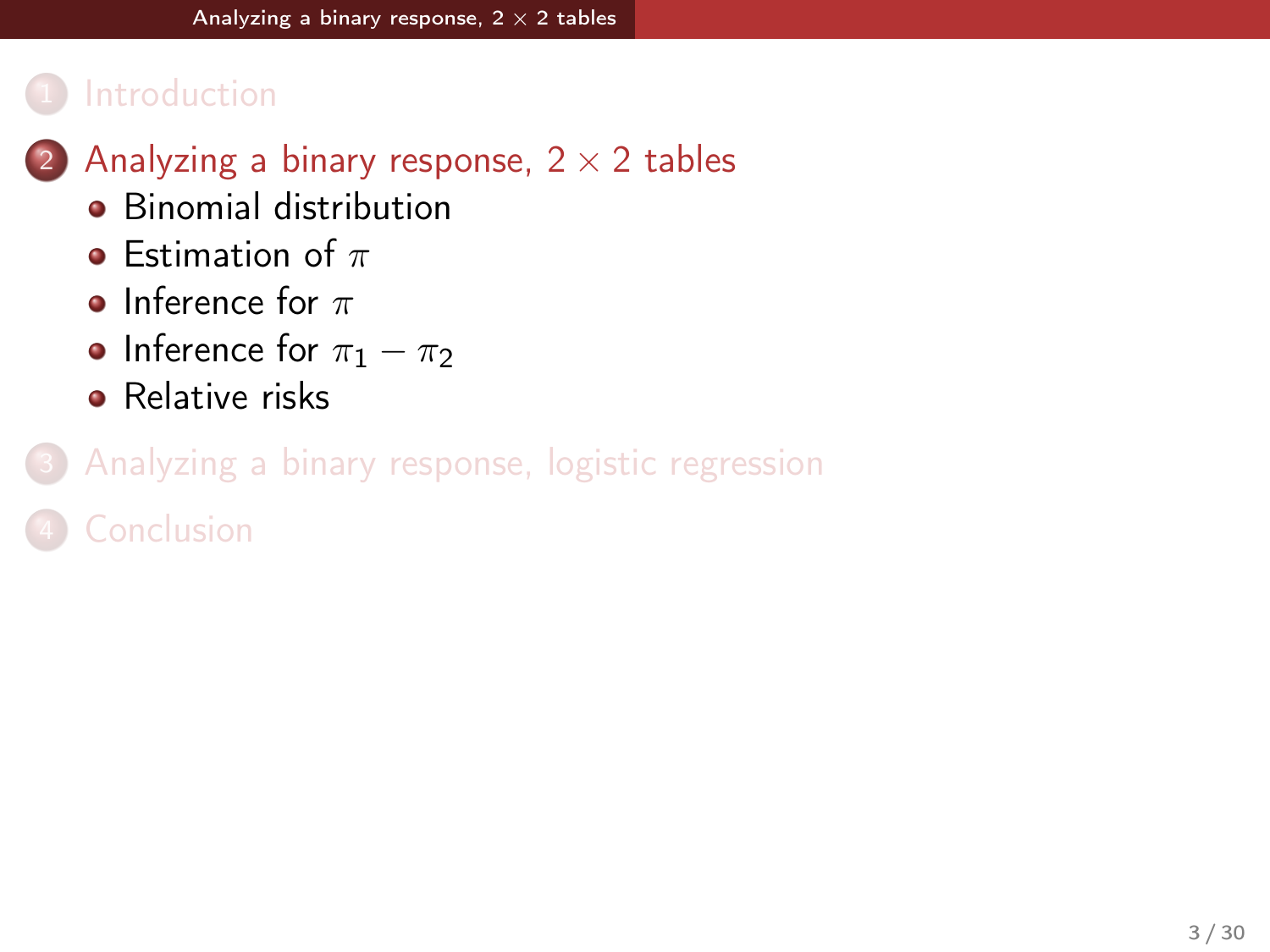<span id="page-3-0"></span>• Binary responses likely the most common type of categorical response

- Define  $Y = 1$  as a "success" with probability  $\pi$
- Define  $Y = 0$  as a "failure" with probability  $1 \pi$
- **•** Bernoulli distribution

$$
P(Y = y) = \pi^{y}(1 - \pi)^{1 - y}
$$

for  $y = 0$  or 1

• 
$$
E(Y) = \pi
$$
 and  $Var(Y) = \pi(1 - \pi)$ 

- Binomial distribution
	- Observe multiple Bernoulli random variables, say  $Y_1, \ldots, Y_n$ , through repeated sampling or trials in identical settings
	- If all trials are identical and independent,  $\mathbf{W} = \sum_{i=1}^n Y_i$  has a binomial distribution:

$$
P(W = w) = {n \choose w} \pi^w (1 - \pi)^{n - w}
$$

for  $w = 0, \ldots, n$ •  $E(W) = n\pi$  and  $Var(W) = n\pi(1 - \pi)$ 

**o** Goal: Estimate  $\pi$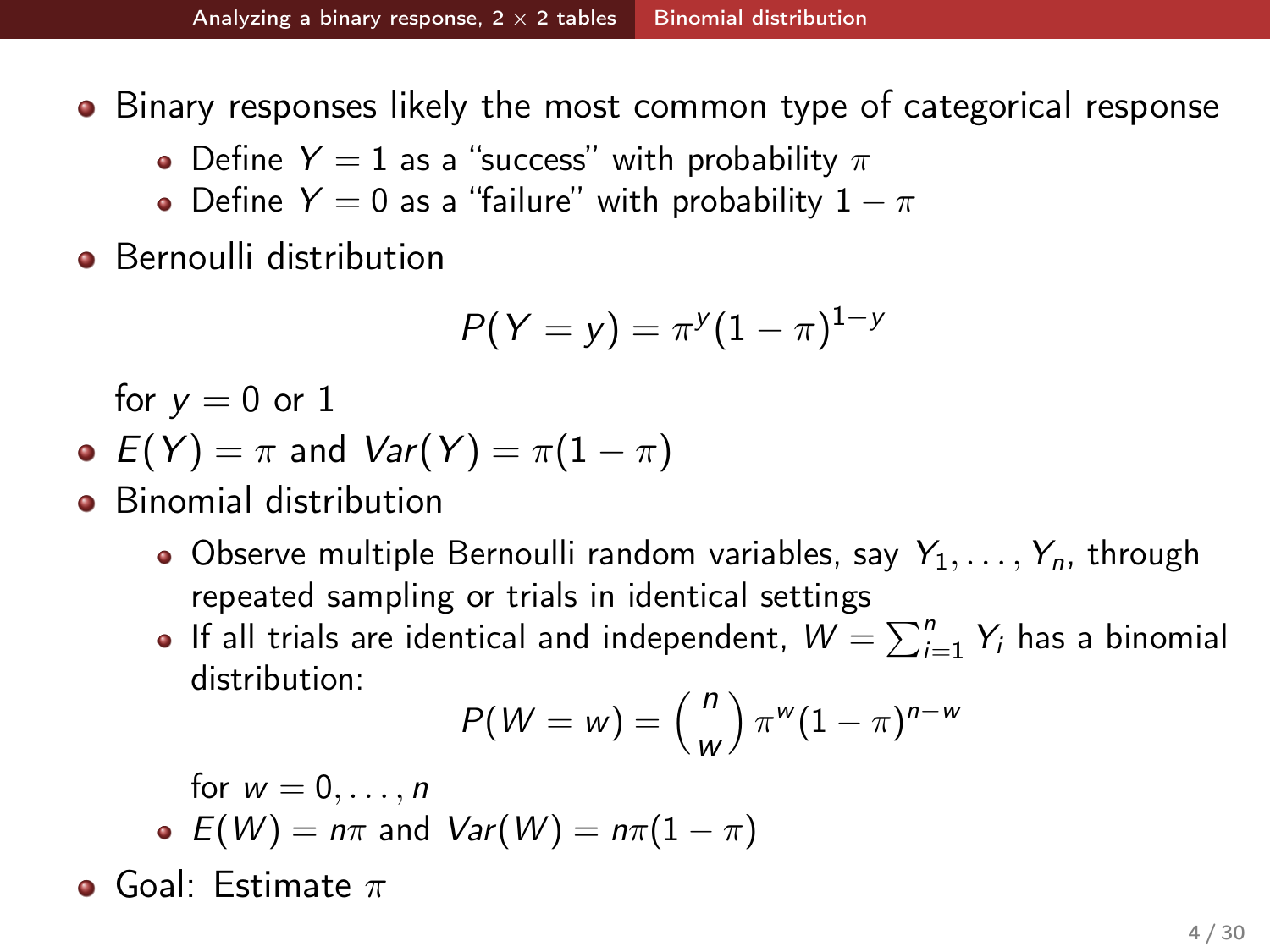- <span id="page-4-0"></span>• Given observed data, what is the most plausible value of  $\pi$ ?
- Maximum likelihood estimation
	- Likelihood function measures the plausibility of different values of  $\pi$
	- Bernoulli setting

$$
L(\pi|y_1,\ldots,y_n) = P(Y_1 = y_1) \times \cdots \times P(Y_n = y_n)
$$
  
= 
$$
\prod_{i=1}^n \pi^{y_i} (1-\pi)^{1-y_i}
$$
  
= 
$$
\pi^w (1-\pi)^{n-w}
$$

Binomial setting:  $L(\pi | w) = P(W = w) = \binom{n}{w} \pi^w (1 - \pi)^{n - w}$ 

- The value of  $\pi$  which maximizes the likelihood function is considered to be the most plausible
	- Maximum likelihood estimate (MLE)
	- Derive MLE to be  $\hat{\pi} = w/n$
	- For more complicated likelihood functions, will need to use numerical iterative methods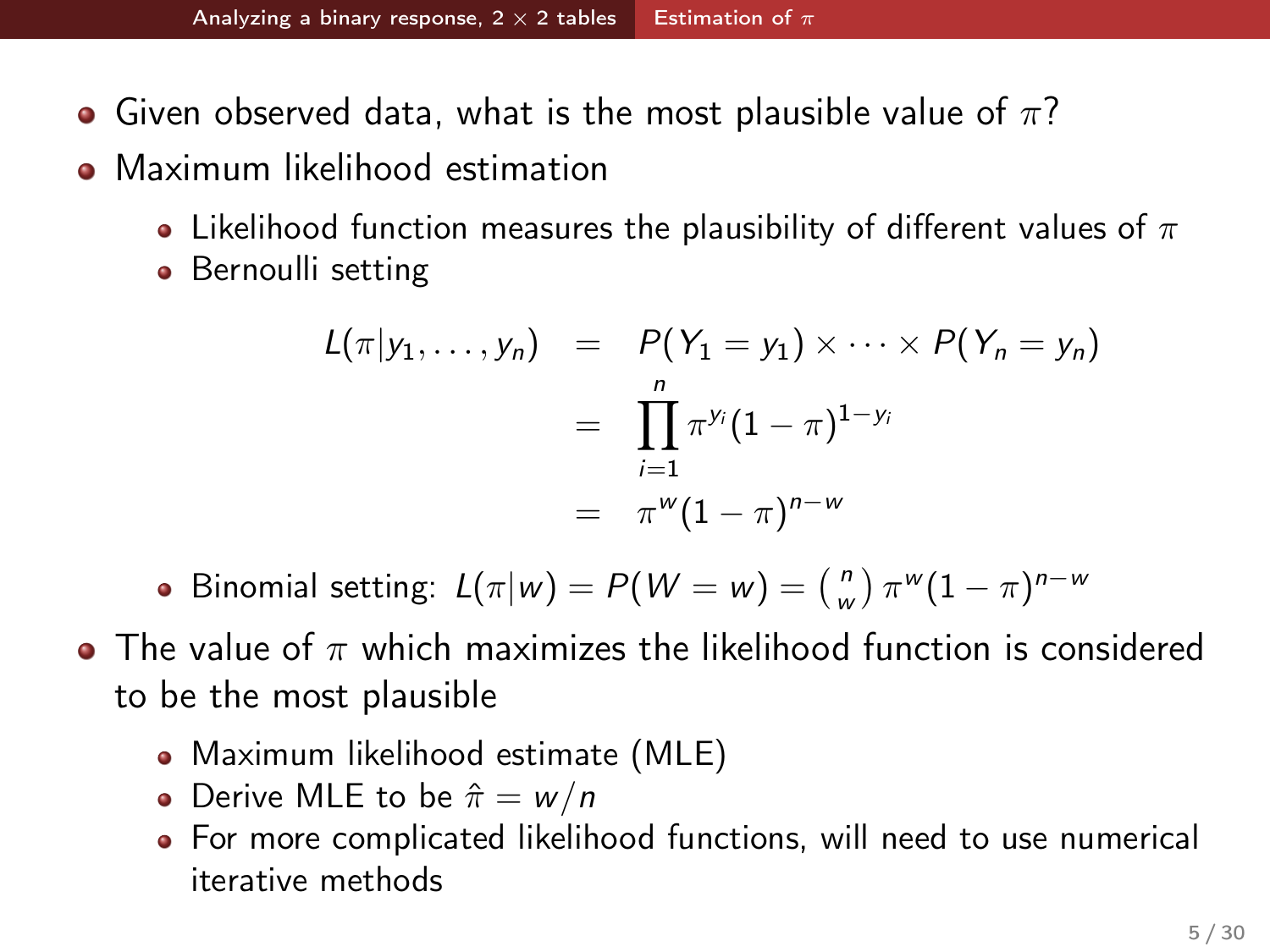- <span id="page-5-0"></span>Maximum likelihood estimators have a normal distribution for a large sample
	- Suppose  $\hat{\theta}$  is MLE of  $\theta$
	- $\bullet$  Mean is  $\theta$
	- $Var(\hat{\theta})$  is estimated by

$$
-E\left(\frac{\partial^2}{\partial\theta^2}\log[L(\theta|W)]\right)^{-1}\bigg|_{\theta=\hat{\theta}}
$$

where  $log(·)$  is the natural log function

- **Bernoulli/binomial:** 
	- $\hat{\pi} = w/n$  is MLE
	- Mean is  $\pi$
	- **Estimated variance is**

$$
\widehat{Var}(\hat{\pi}) = -E\left\{\frac{\partial^2 \log \left[L(\pi|W)\right]}{\partial \pi^2}\right\}^{-1}\Big|_{\pi=\hat{\pi}} = -E\left\{-\frac{W}{\pi^2} + \frac{n-W}{(1-\pi)^2}\right\}^{-1}\Big|_{\pi=\hat{\pi}}
$$
\n
$$
= \left[\frac{n}{\pi} - \frac{n}{1-\pi}\right]^{-1}\Big|_{\pi=\hat{\pi}} = \frac{\hat{\pi}(1-\hat{\pi})}{n}
$$

• See Casella and Berger (2002) for more details about maximum  $\mathsf{likelihood}\ \mathsf{estimation}$  6/30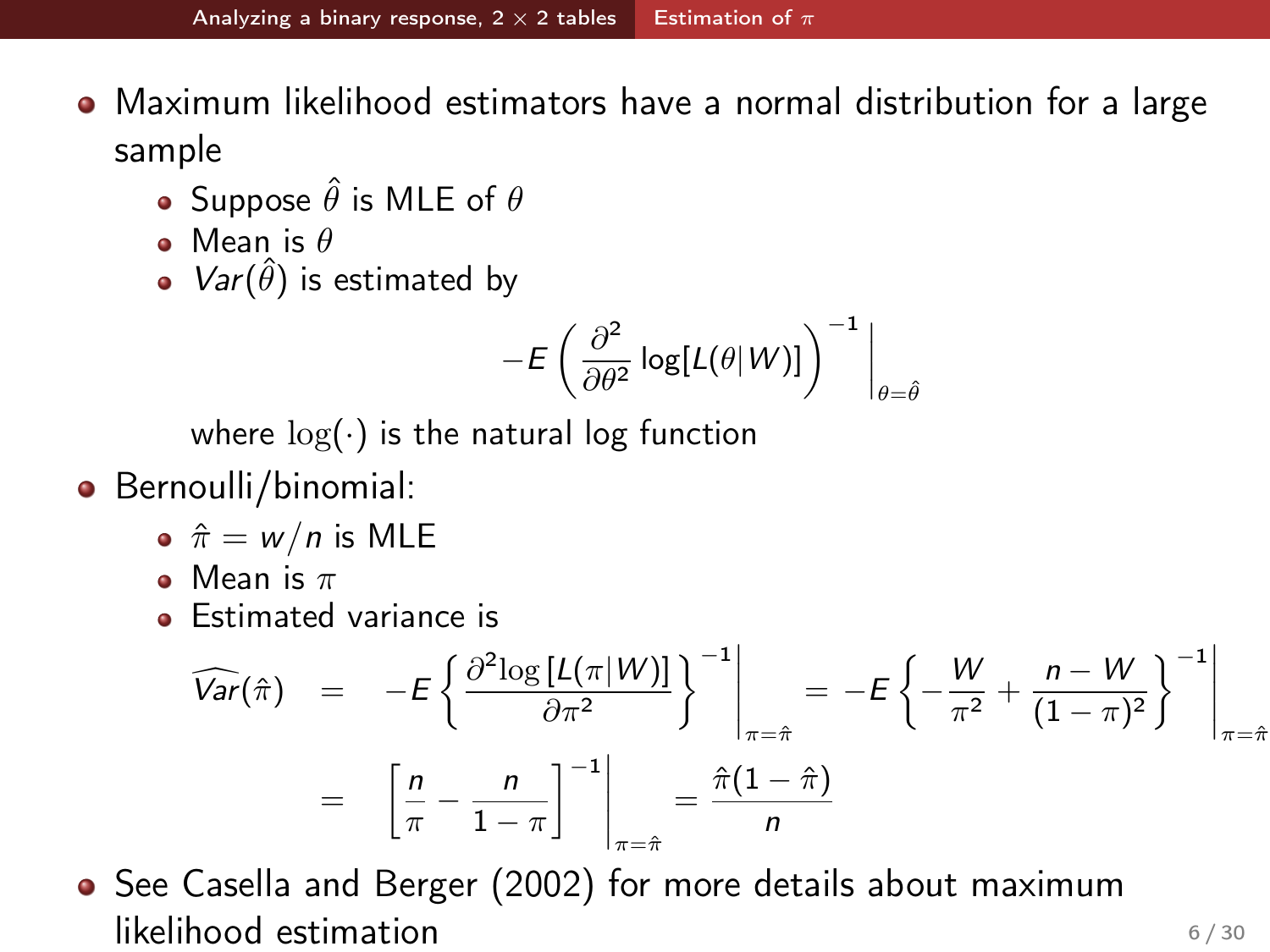- <span id="page-6-0"></span>• Wald interval
	- Use large-sample normality of maximum likelihood estimator
	- $(1 \alpha)100\%$  confidence interval for  $\pi$

$$
\hat{\pi} \pm Z_{1-\alpha/2} \sqrt{\hat{\pi}(1-\hat{\pi})/n}
$$

where  $Z_{\mathsf{a}}$  is the  $\mathsf{a}^{th}$  quantile from a standard normal distribution (e.g.,  $Z_{0.975} = 1.96$ 

- Problems:
	- Limits may be less than 0 or greater than 1
	- When  $w=0$  or  $n, \ \sqrt{\hat{\pi}(1-\hat{\pi})/n}=0,$  leading to an interval of  $(0,0)$  or (1,1)
	- True confidence level (coverage) is very often less than  $(1 − \alpha)100\%$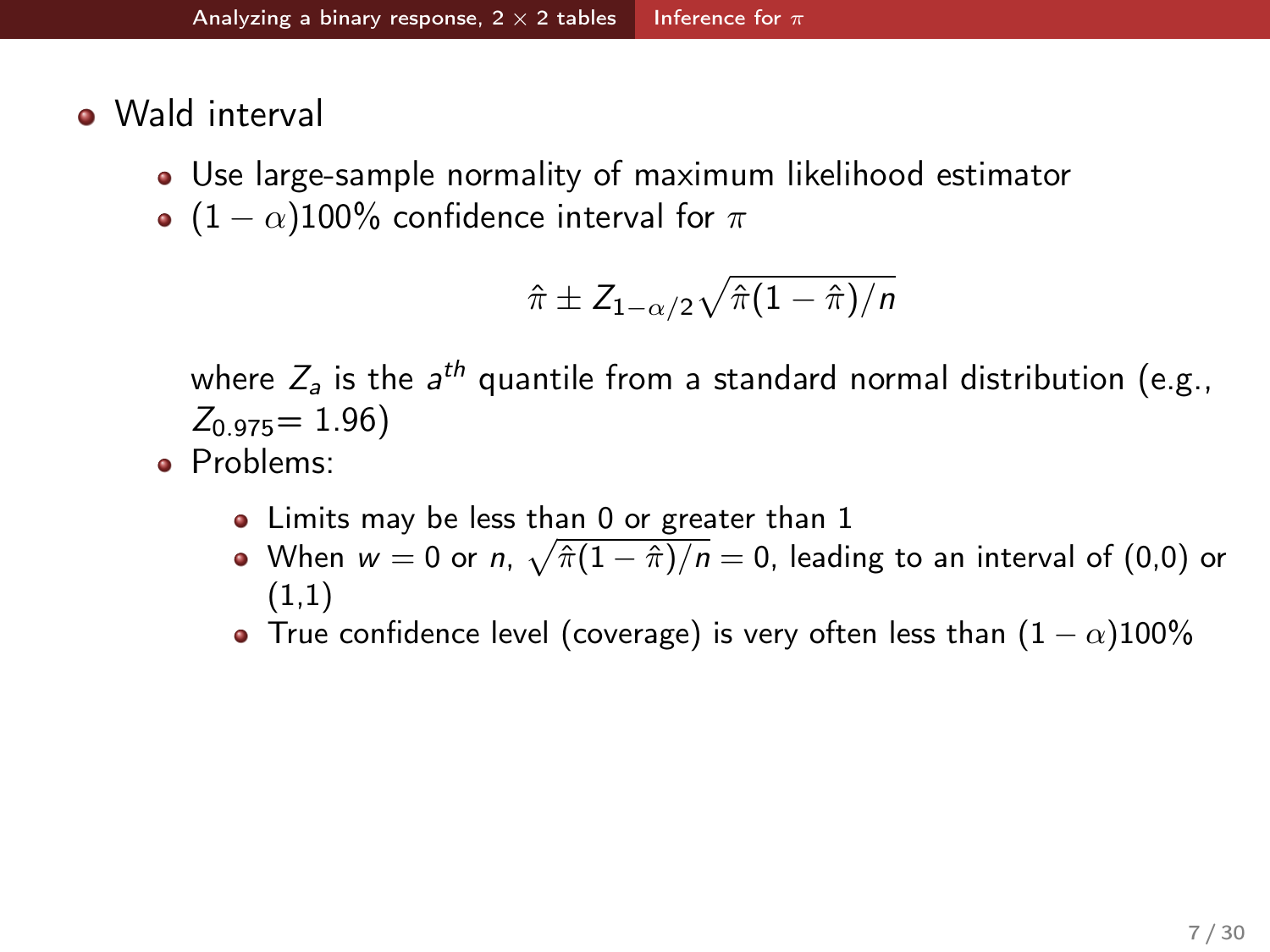<span id="page-7-0"></span>Example: True confidence levels, interval for  $\pi$  (ConfLevel4Intervals.R)

- $n = 40$  and  $\alpha = 0.05$
- When  $\pi = 0.157$ , true confidence level is 0.8759 for Wald interval
- Plots for  $0 < \pi < 1$ :

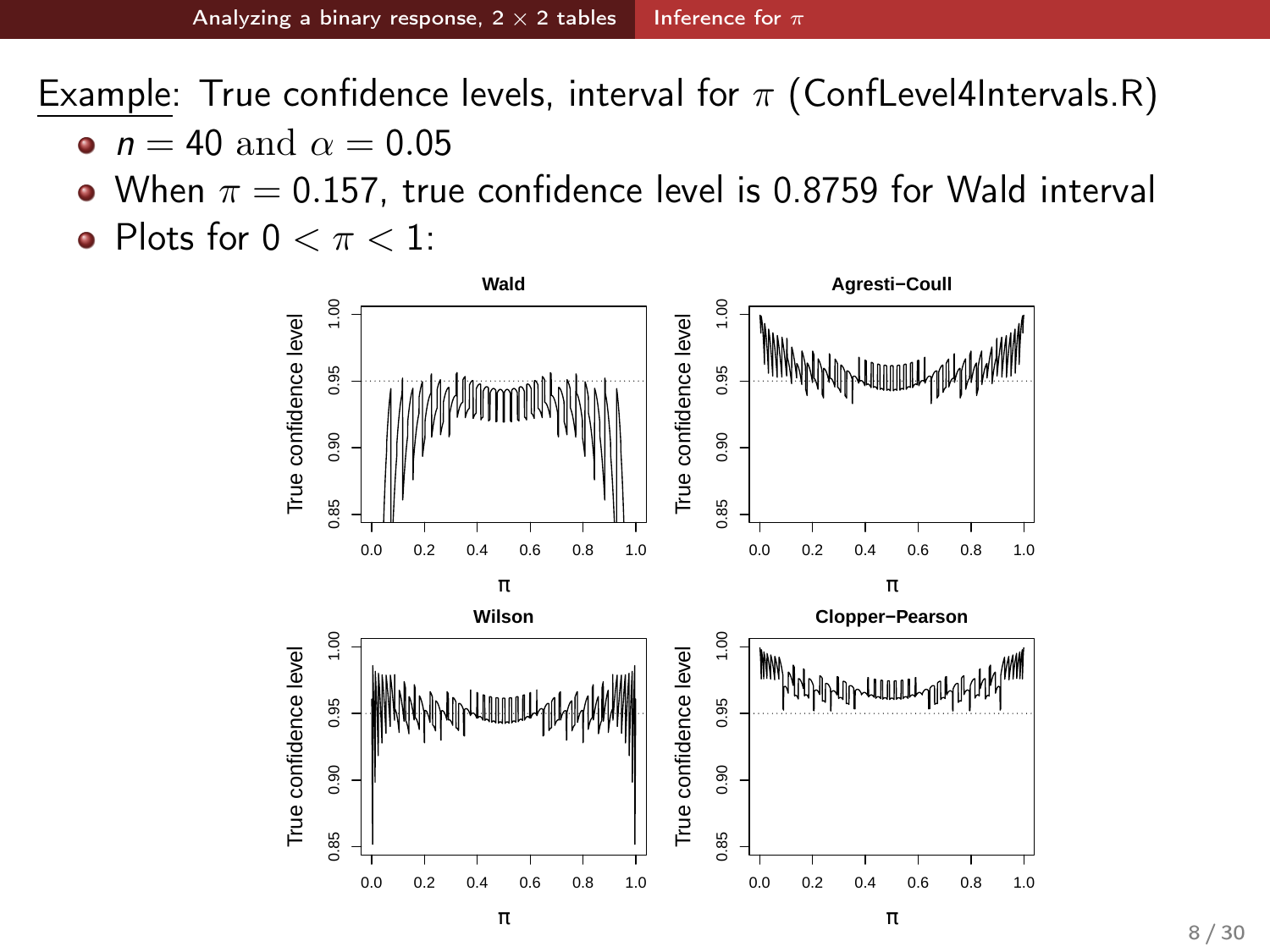<span id="page-8-0"></span>• Wilson (score) interval

• 
$$
H_0: \pi = \pi_0
$$
 vs.  $H_a: \pi \neq \pi_0$ 

**Score statistic** 

$$
Z_0 = \frac{\hat{\pi} - \pi_0}{\sqrt{\pi_0 (1 - \pi_0)/n}}
$$

- Approximate with a standard normal distribution and use  $\pm Z_{1-\alpha/2}$  as critical values
- Invert the test to find interval
	- Find all possible values for  $\pi_0$  that lead to a "do not reject" of  $H_0$
	- **•** Results in

$$
\tilde{\pi} \pm \frac{Z_{1-\alpha/2}\sqrt{n}}{n+Z_{1-\alpha/2}^2}\sqrt{\hat{\pi}(1-\hat{\pi})+\frac{Z_{1-\alpha/2}^2}{4n}}
$$

where

$$
\tilde{\pi} = \frac{w + Z_{1-\alpha/2}^2/2}{n + Z_{1-\alpha/2}^2}
$$

**Benefits:** 

- Limits always between 0 and 1
- **•** Decent true confidence level properties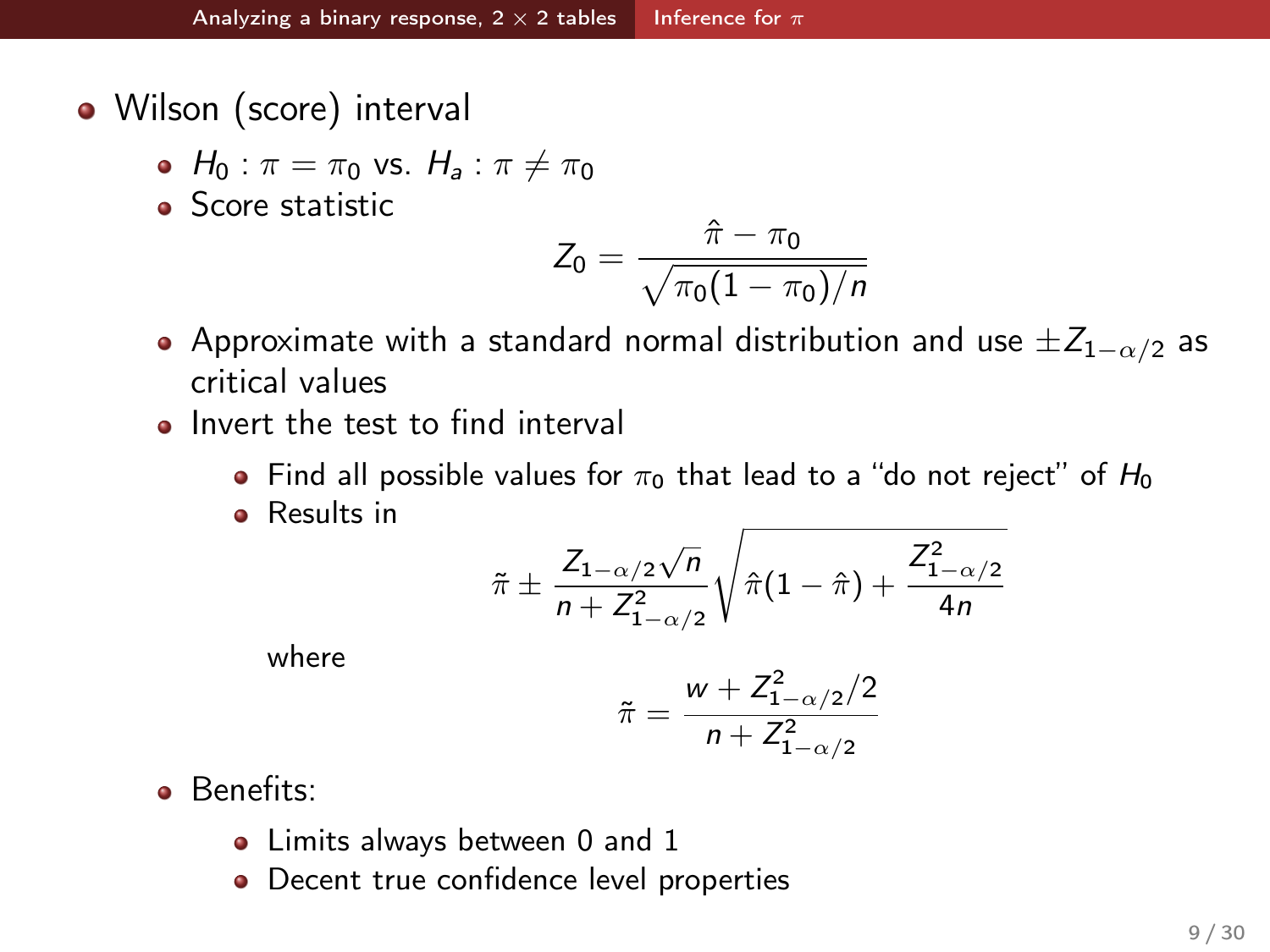## <span id="page-9-0"></span>Example: Corn seed germination (Corn.R)

• My garden



- Planted 64 corn seeds of a particular variety in one  $4' \times 4'$  raised bed
- Followed seed packet directions
- After 21 days, 48 seeds had sprouted (7-14 days was period given on seed packet)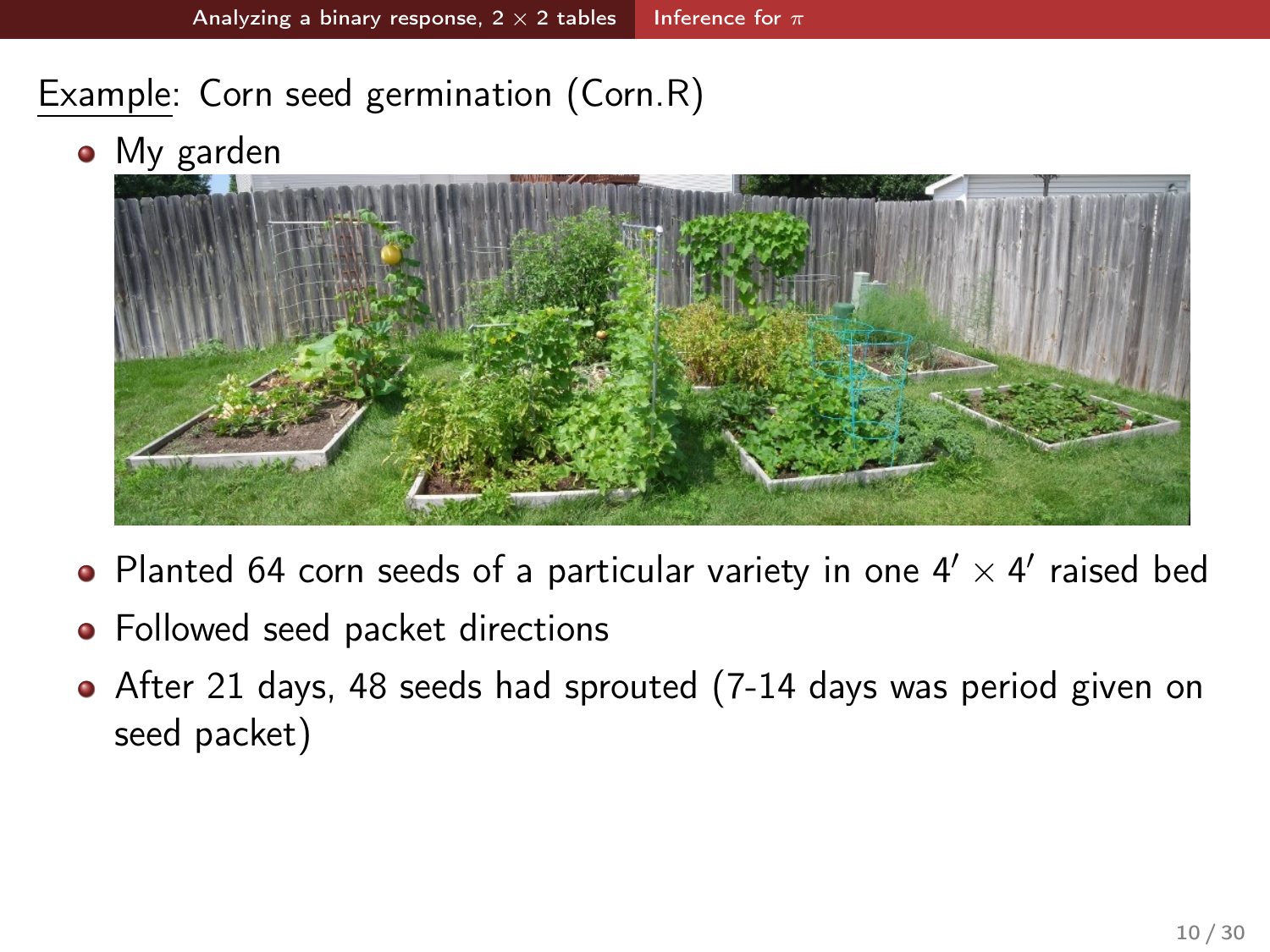<span id="page-10-0"></span>Example: Corn seed germination (Corn.R)

```
> w < -48> n < -64> alpha <- 0.05
> pi.hat < -w/n> pi.hat
[1] 0.75
> pi.tilde <- (w + qnorm(p = 1 - alpha/2)^2/2)/(n + qnorm(p = 1 -
     alpha(2)2)> pi.tilde
[1] 0.7358
> wilson \leq- pi.tilde + qnorm(p = c(alpha/2, 1 - alpha/2)) * sqrt(n)/(n +
     qnorm(p = 1 - alpha/2)^2) * sqrt(pi.hat * (1 - pi.hat) +
     qnorm(p = 1 - alpha/2)^2/(4 * n))
> round(wilson, digits = 4)
[1] 0.6318 0.8399
> library(package = binom)
> binom.confint(x = w, n = n, conf.level = 1 - alpha, methods = "wilson")
 method x n mean lower upper
1 wilson 48 64 0.75 0.6318 0.8399
```
• Compare to 95% Wald interval:  $0.6439 < \pi < 0.8561$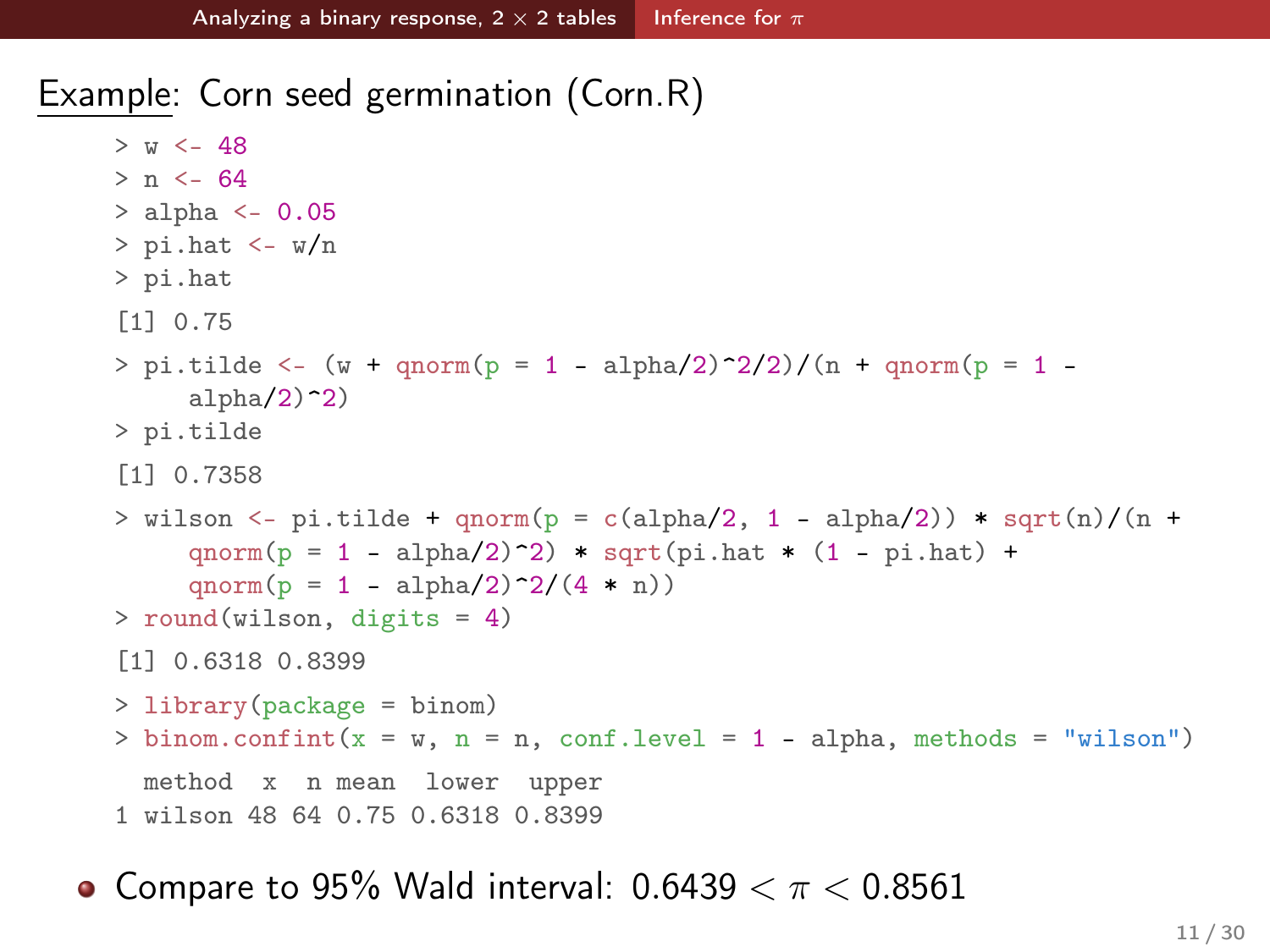<span id="page-11-0"></span>• Denote  $\pi_1$  and  $\pi_2$  as the probabilities of a success for the two groups

 $\bullet$  2  $\times$  2 contingency tables

|                                                         | Response                                    |                 |                     |       | Response            |         |             |                |  |
|---------------------------------------------------------|---------------------------------------------|-----------------|---------------------|-------|---------------------|---------|-------------|----------------|--|
|                                                         |                                             | Success Failure |                     | Total |                     | Success | Failure     | Total          |  |
|                                                         | Group $\frac{1}{2}$                         |                 | $\pi_1$ $1 - \pi_1$ |       | Group $\frac{1}{2}$ | $W_1$   | $n_1 - w_1$ | $n_1$          |  |
|                                                         |                                             | $\pi$           | $1 - \pi$           |       |                     | $W_2$   | $n_2 - w_2$ | n <sub>2</sub> |  |
| • $W_i \sim \text{Binomial}(n_i, \pi_i)$ for $j = 1, 2$ |                                             |                 |                     |       |                     |         |             |                |  |
|                                                         | • MLE for $\pi_i$ : $\hat{\pi}_i = w_i/n_i$ |                 |                     |       |                     |         |             |                |  |

 $\hat{\pi}_j$ ∼́ $\mathcal{N}(\pi_j, \text{Var}(\hat{\pi}_j))$  for large  $n_j$ , where  $\text{Var}(\hat{\pi}_j) = \hat{\pi}_j(1 - \hat{\pi}_j)/n_j$ 

 $\bullet$  (1 –  $\alpha$ )100% Wald interval

$$
\hat{\pi}_1 - \hat{\pi}_2 \pm Z_{1-\alpha/2} \sqrt{\frac{\hat{\pi}_1(1-\hat{\pi}_1)}{n_1} + \frac{\hat{\pi}_2(1-\hat{\pi}_2)}{n_2}}
$$

• Problems with Wald interval:

- Limits may be less than -1 or greater than 1
- When  $w_j = 0$  or  $n_j$ , the  $\hat{\pi}_j(1 \hat{\pi}_j)/n_j$  part of the variance becomes 0
- True confidence level (coverage) is very often less than  $(1 \alpha)100\%$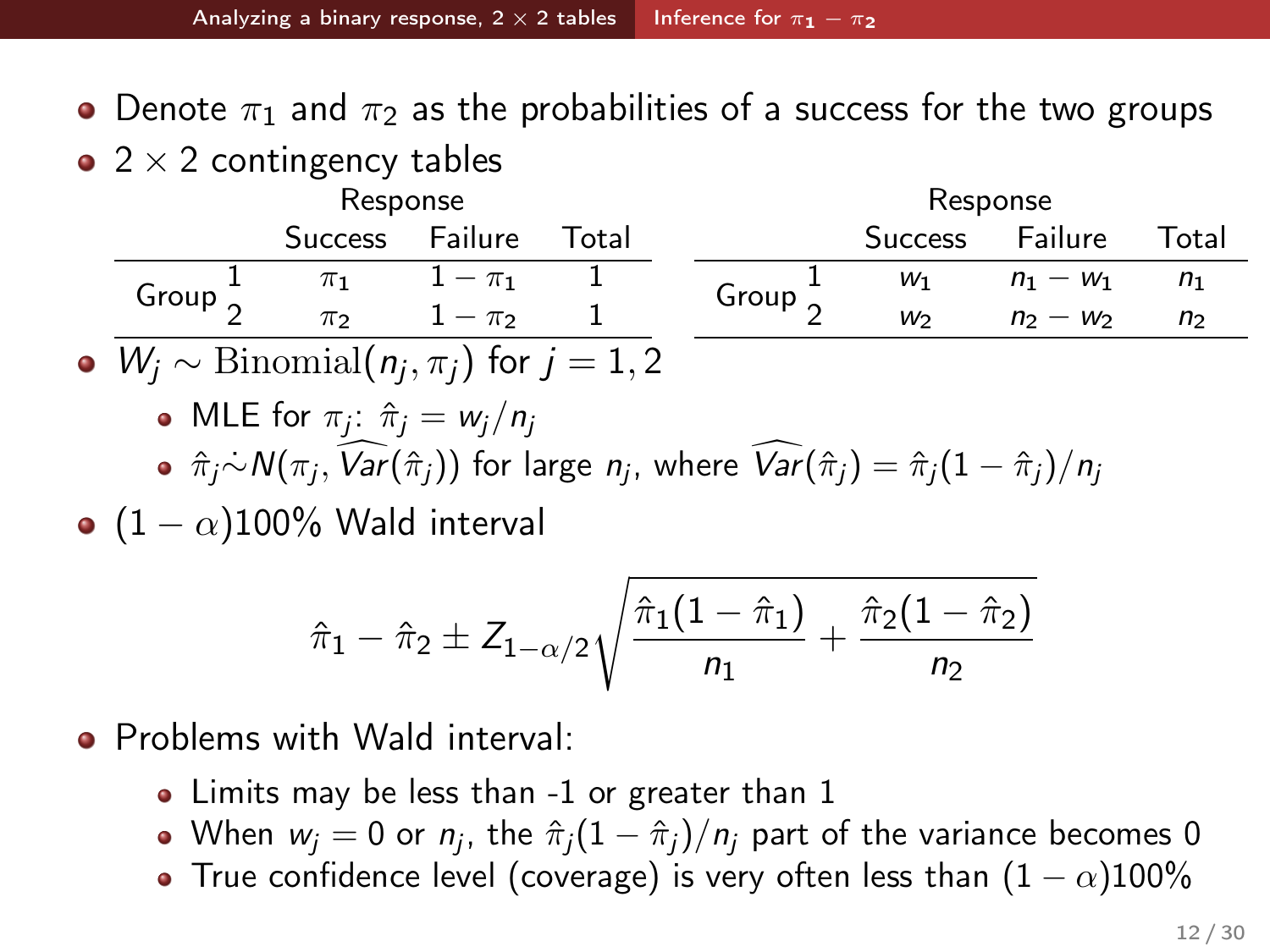<span id="page-12-0"></span>Example: True confidence levels, interval for  $\pi_1 - \pi_2$ (ConfLevelTwoProb.R)

• 
$$
n_1 = n_2 = 10
$$
,  $\pi_2 = 0.4$ , and  $\alpha = 0.05$ 

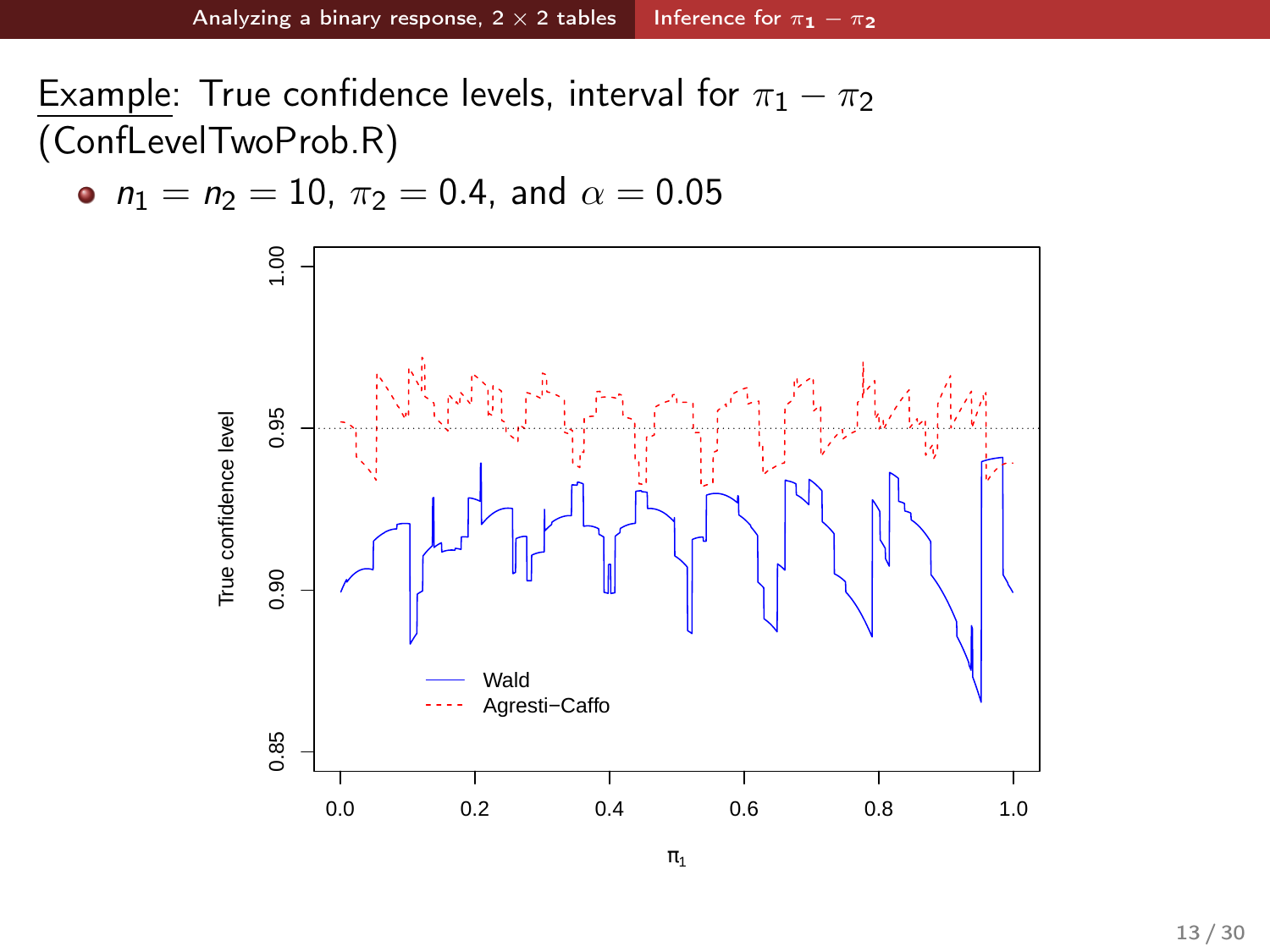<span id="page-13-0"></span>Example: True confidence levels, interval for  $\pi_1 - \pi_2$ (ConfLevelTwoProb.R)

• 
$$
n_1 = n_2 = 50
$$
,  $\pi_2 = 0.4$ , and  $\alpha = 0.05$ 

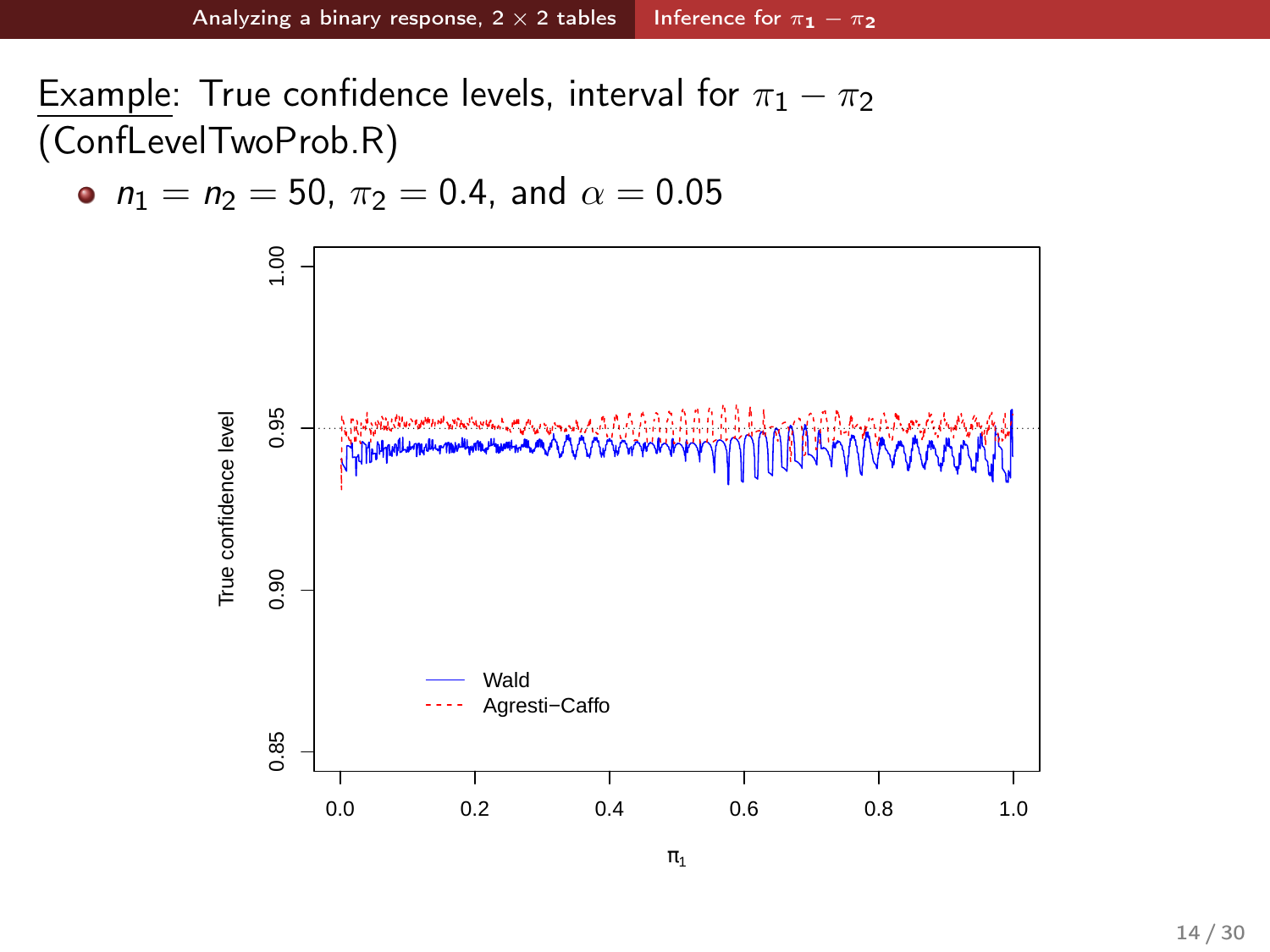<span id="page-14-0"></span>•  $(1 - \alpha)100\%$  Agresti-Caffo interval

$$
\widetilde{\pi}_1 - \widetilde{\pi}_2 \pm Z_{1-\alpha/2} \sqrt{\frac{\widetilde{\pi}_1(1-\widetilde{\pi}_1)}{n_1+2} + \frac{\widetilde{\pi}_2(1-\widetilde{\pi}_2)}{n_2+2}}
$$

where

$$
\widetilde{\pi}_1 = \frac{w_1 + 1}{n_1 + 2}
$$
 and  $\widetilde{\pi}_2 = \frac{w_2 + 1}{n_2 + 2}$ 

- Benefit: True confidence level is much closer to  $(1-\alpha)100\%$  than Wald
- **•** Score interval
	- $H_0: \pi_1 \pi_2 = d$  vs.  $H_a: \pi_1 \pi_2 \neq d$
	- Invert test
	- Performs similarly to Agresti-Caffo interval
	- No closed form expression
	- See p. 57 of Bilder and Loughin (2014)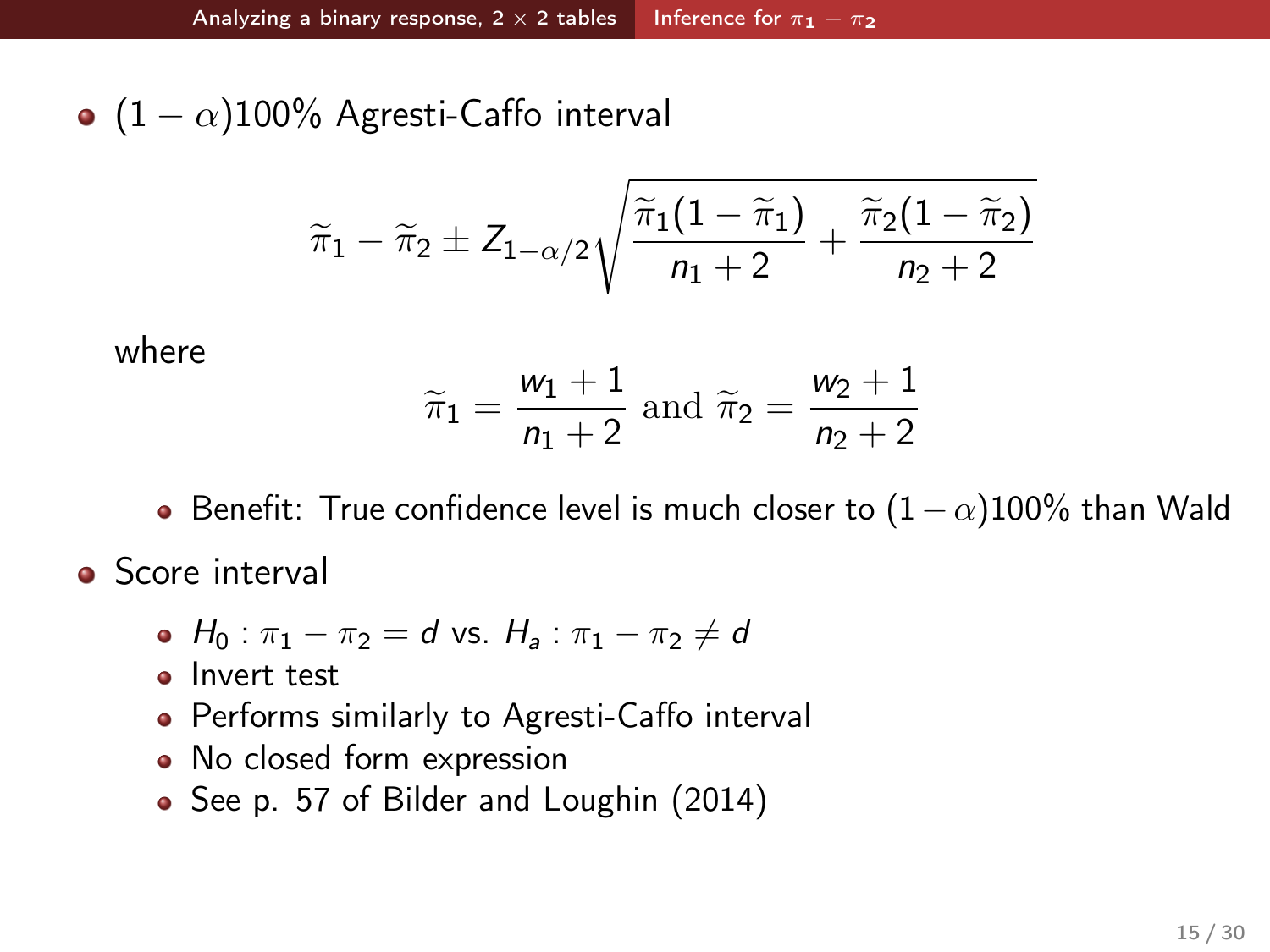#### <span id="page-15-0"></span>Example: Larry Bird free throws (Bird.R)

```
> c.table \leq array(data = c(251, 48, 34, 5), dim = c(2, 2),
     dimnames = list(First = c("made", "missed"), Second = c("made",
        "missed")))
> c.table
        Second
First made missed
 made 251 34
 missed 48 5
> c.table[1, 2] #Row 1, column 2 count
[1] 34
> pi.title1 < - (c.table[1, 1] + 1) / (sum(c.table[1, ]) + 2)> pi.title2 < - (c.title[2, 1] + 1) / (sum(c.title[2, 1) + 2)> var.AC \le- pi.tilde1 * (1 - pi.tilde1)/(sum(c.table[1, ]) +
     2) + pi.tilde2 * (1 - pi.tilde2)/(sum(c.table[2, ]) +
     2)
> alpha <-0.05> pi.title1 - pi.title2 + qnorm(p = c(alpha/2, 1 - alpha/2)) *sqrt(var.AC)
[1] -0.10353 0.07781
```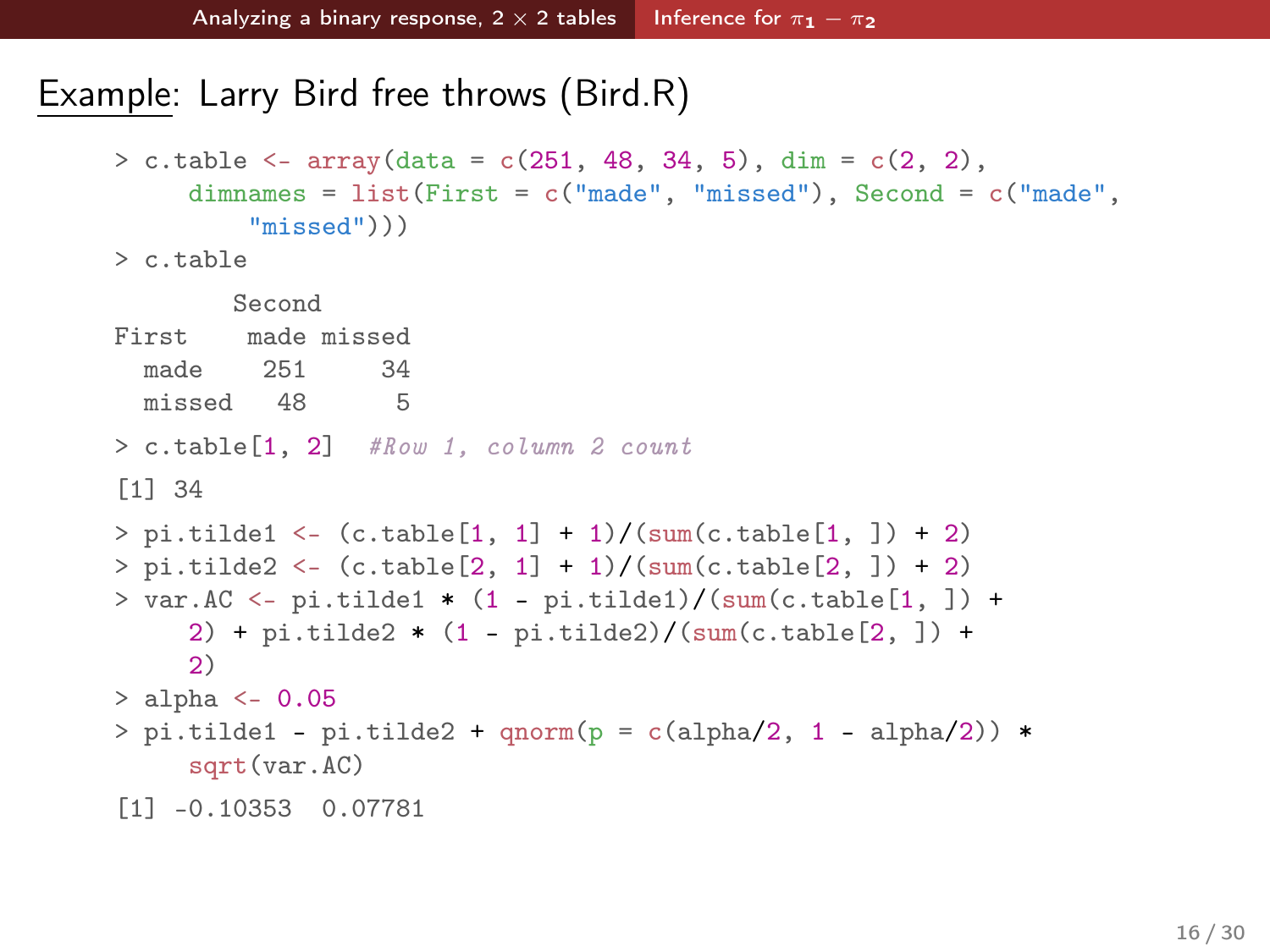#### <span id="page-16-0"></span>Example: Larry Bird free throws (Bird.R)

- > library(PropCIs)
- $>$  wald2ci(x1 = c.table[1, 1], n1 = sum(c.table[1, ]), x2 = c.table[2, 1],  $n2 = sum(c.\text{table}[2, ])$ ,  $conf.\text{level} = 0.95$ ,  $adjust = "AC")$

data:

```
95 percent confidence interval:
-0.10353 0.07781
sample estimates:
[1] -0.01286
```
- With 95% confidence, the difference in the probability of success on the second attempt is between  $-0.1035$  and 0.07781 when the first free throw is made vs. when the first free throw is missed
- Wald:  $-0.1122 < \pi_1 \pi_2 < 0.0623$ ; use adjust = "Wald" with wald2ci()
- Could enter values of  $w_1$ ,  $n_1$ ,  $w_2$ ,  $n_2$  directly into R rather than use contingency table structure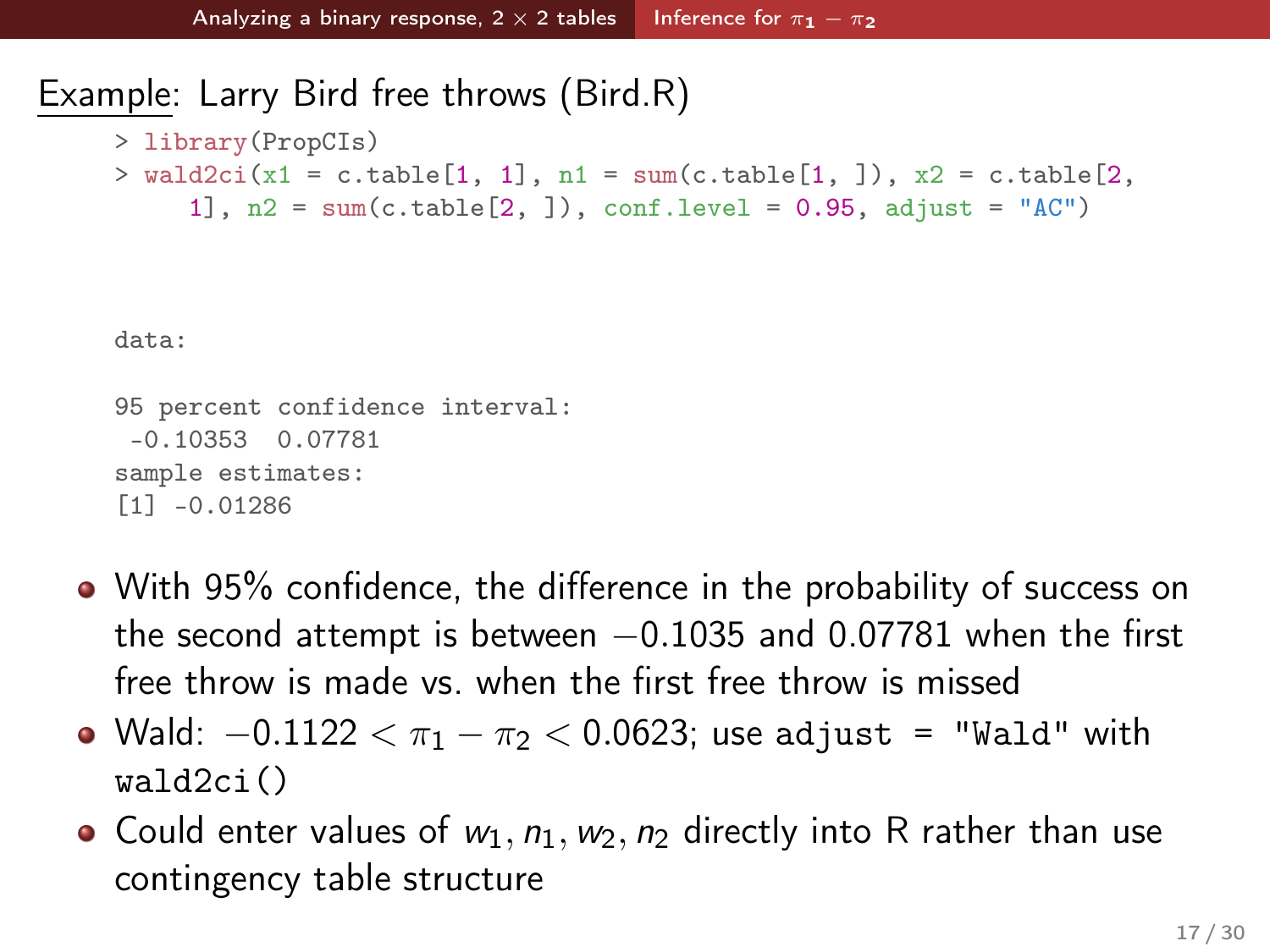<span id="page-17-0"></span>Example: Larry Bird free throws (Bird.R)

What if the data was not already summarized in a contingency table format?

| Observation | First  | Second |  |  |
|-------------|--------|--------|--|--|
|             | Made   | Made   |  |  |
| 2           | Missed | Made   |  |  |
| 3           | Made   | Made   |  |  |
|             |        |        |  |  |
| 338         | Made   | Missed |  |  |

#### ● Suppose all.data2 contains this form of the data

```
> bird.table2 <- xtabs(formula = ~first + second, data = all.data2)
> bird.table2
        second
first made missed<br>made 251 34
  made
  missed 48 5
> # table(all.data2$first, all.data2$second) #This also works
```
• Proceed with using bird.table2 object in place of c.table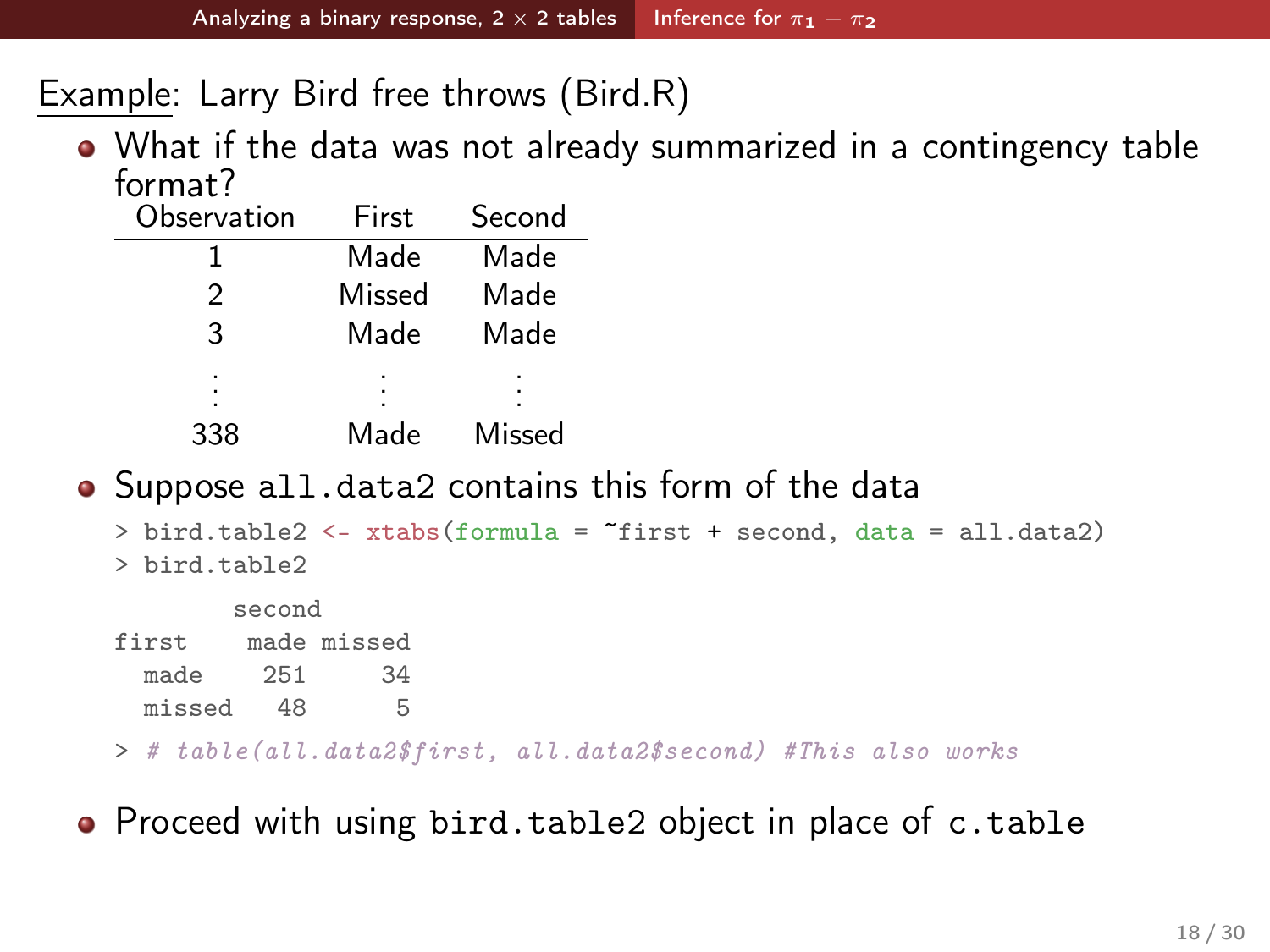- <span id="page-18-0"></span>• Meaning of  $\pi_1 - \pi_2$  changes depending on the sizes of these probabilities
	- Two examples:
		- $\Omega$   $\pi_1 = 0.51$  and  $\pi_2 = 0.50$
		- 2  $\pi_1 = 0.011$  and  $\pi_2 = 0.001$
	- Both have  $\pi_1 \pi_2 = 0.01$ , but
		- **1** Difference is small relative to size of probabilities
		- 2 Difference is large relative to size of probabilities
- **•** Relative risk
	- $RR = \pi_1/\pi_2$ 
		- $\bullet$  RR = 0.51/0.50 = 1.02
		- 2  $RR = 0.011/0.001 = 11.0$
	- $\bullet$  Interpretation for 2.:
		- A success is 11 times as likely for group 1 than for group 2
		- A success is 10 times more likely for group 1 than for group 2

• What if  $RR = 1$ ?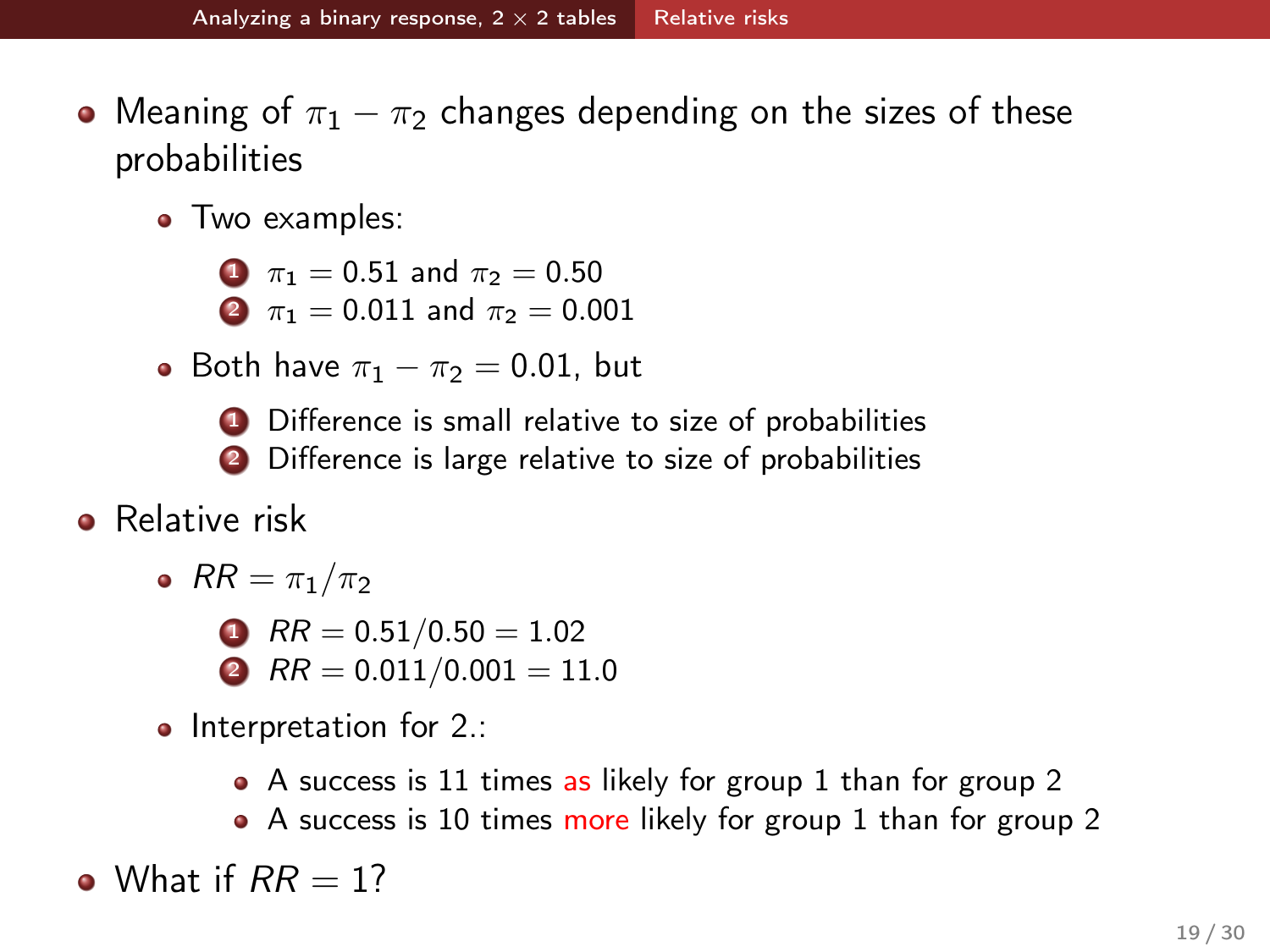- <span id="page-19-0"></span>• MLE:  $\widehat{RR} = \hat{\pi}_1/\hat{\pi}_2$
- Wald confidence interval
	- Normal approximation is better for  $log(\hat{\pi}_1/\hat{\pi}_2)$  than for  $\hat{\pi}_1/\hat{\pi}_2$
	- **e** Estimated variance

$$
\widehat{Var}(\log(\hat{\pi}_1/\hat{\pi}_2)) = \frac{1}{w_1} - \frac{1}{n_1} + \frac{1}{w_2} - \frac{1}{n_2}
$$

• Interval for  $log(RR)$ 

$$
\log(\hat{\pi}_1/\hat{\pi}_2) \pm Z_{1-\alpha/2}\sqrt{\frac{1}{w_1}-\frac{1}{n_1}+\frac{1}{w_2}-\frac{1}{n_2}}
$$

**a** Interval for RR

$$
\exp\left[\log(\hat{\pi}_1/\hat{\pi}_2) \pm Z_{1-\alpha/2}\sqrt{\frac{1}{w_1}-\frac{1}{n_1}+\frac{1}{w_2}-\frac{1}{n_2}}\right]
$$

• What if  $w_1$  or  $w_2 = 0$ ? Possible ad-hoc solutions:

- Add 0.5 to the count
- Add 0.5 to all counts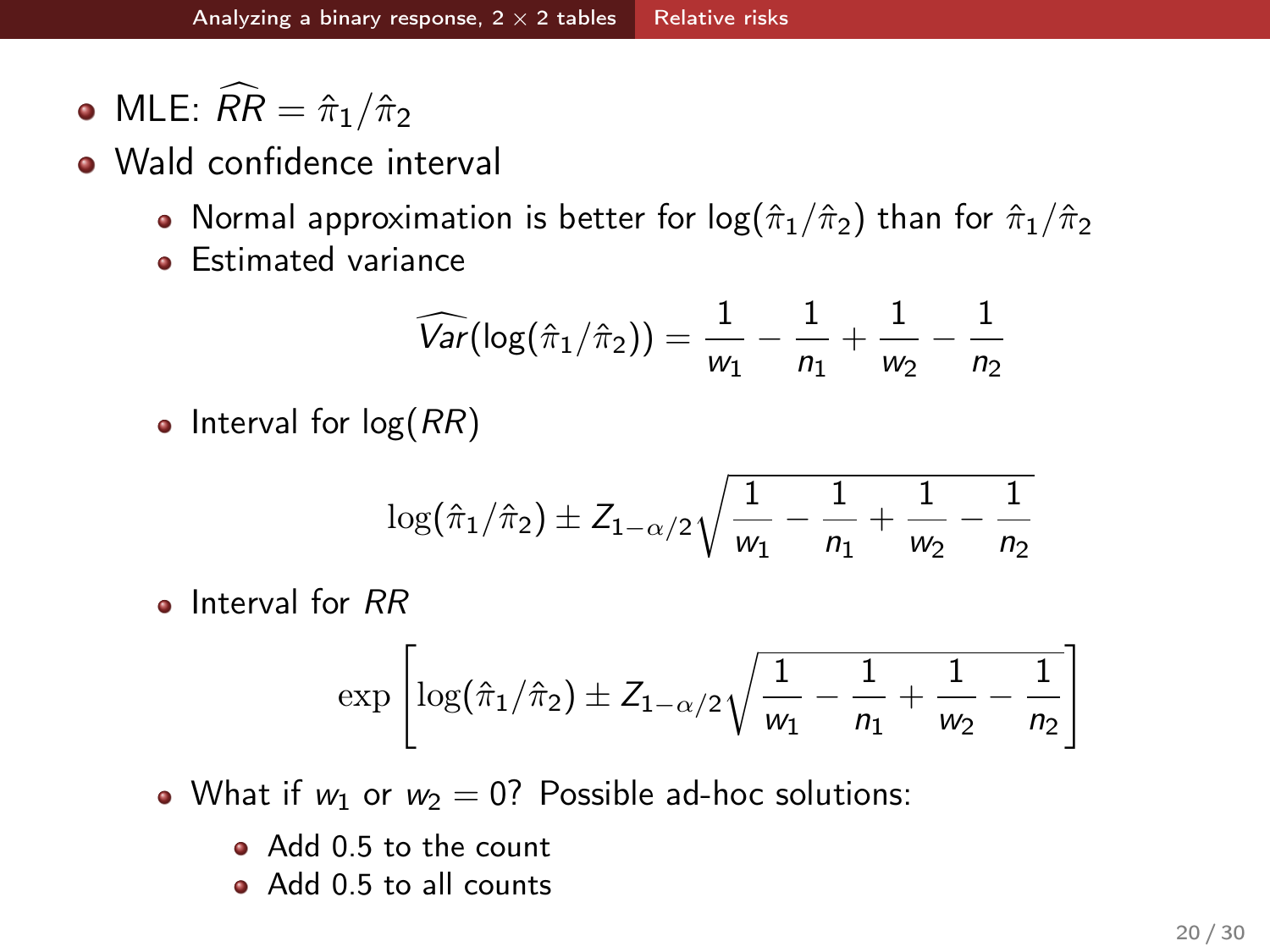## <span id="page-20-0"></span>Example: HIV vaccine (HIVvaccine.R)

```
> c.table <- array(data = c(51, 74, 8146, 8124), dim = c(2, 2),
     dimnames = list(Trt = c("vaccine", "placebo"), Response = c("HIV","No HIV")))
> c.table
```

```
Response
Trt. HIV No HIV
  vaccine 51 8146
 placebo 74 8124
> n1 \leq -sum(c.table[1, 1])> n2 \leq sum(c.table[2, ])
> pi.hat1 < -c.table[1, 1]/n1> pi.hat2 <- c.table[2, 1]/n2> pi.hat1/pi.hat2
[1] 0.6893
```
Article said "cut the risk of becoming infected with HIV by more than 31 percent"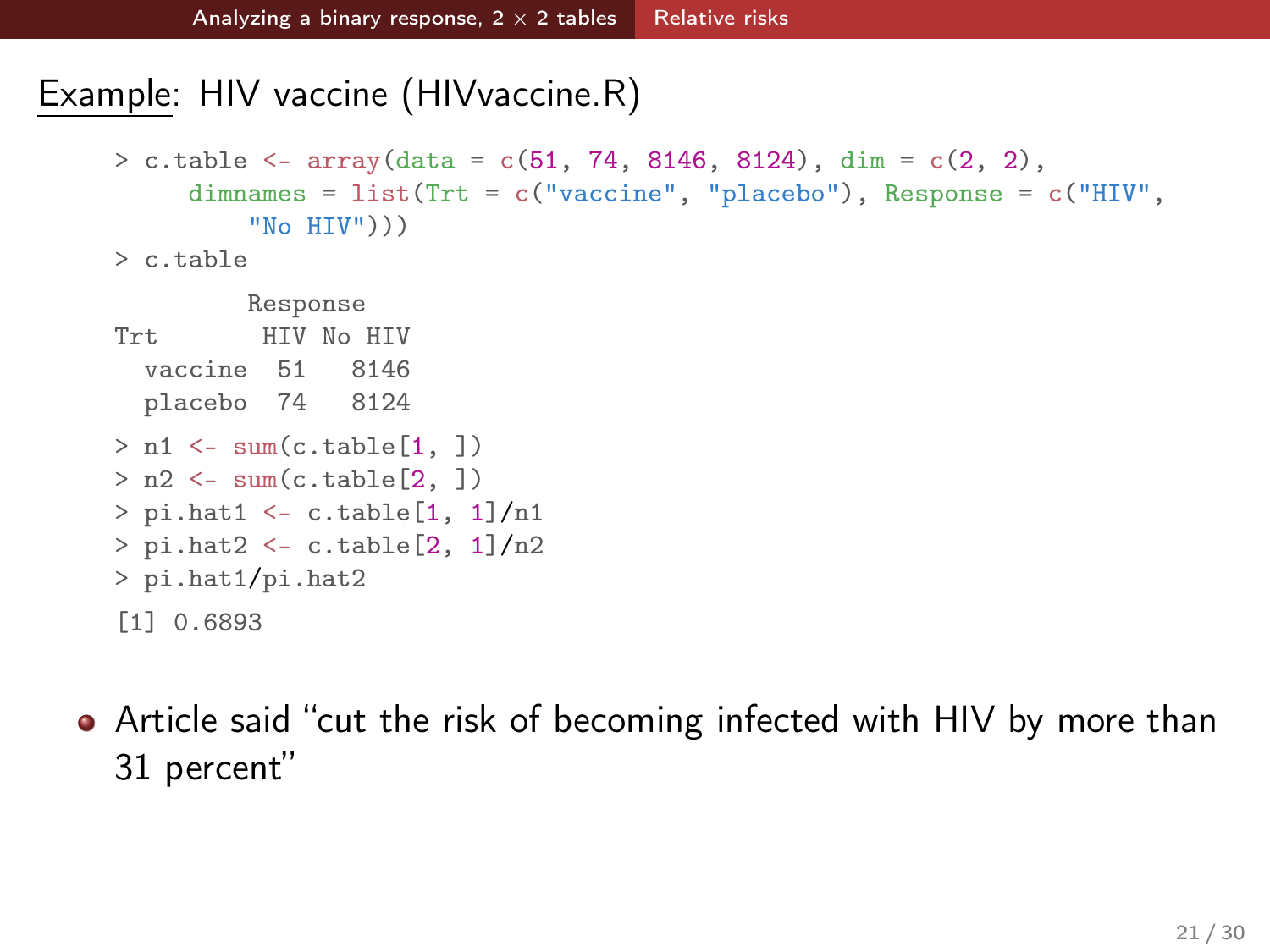## <span id="page-21-0"></span>Example: HIV vaccine (HIVvaccine.R)

```
> alpha <- 0.05
> var.log.RR <- 1/c.table[1, 1] - 1/n1 + 1/c.table[2, 1] - 1/n2> RR.ci <- exp(log(pi.hat1/pi.hat2) + qnorm(p = c(alpha/2, 1 -alpha/2)) * sqrt(var.log.RR))
> round(RR.ci, 2)
[1] 0.48 0.98
> rev(round(1/RR.ci, 2))
[1] 1.02 2.07
```
- With 95% confidence.
	- HIV infection is between 0.48 and 0.98 times as likely for the vaccine group than for the placebo group
	- the probability of HIV infection is between 0.48 and 0.98 times as large for the vaccine group than for the placebo group
	- $\bullet$  the vaccine reduces the probability of HIV infection by 2% to 52%
	- HIV infection is between 1.02 to 2.07 times as likely for the placebo group than for the vaccine group
	- HIV infection is between 0.02 to 1.07 times more likely for the placebo group than for the vaccine group
	- the probability of HIV infection is between 0.02 to 1.07 times larger for the placebo group than for the vaccine group  $22/30$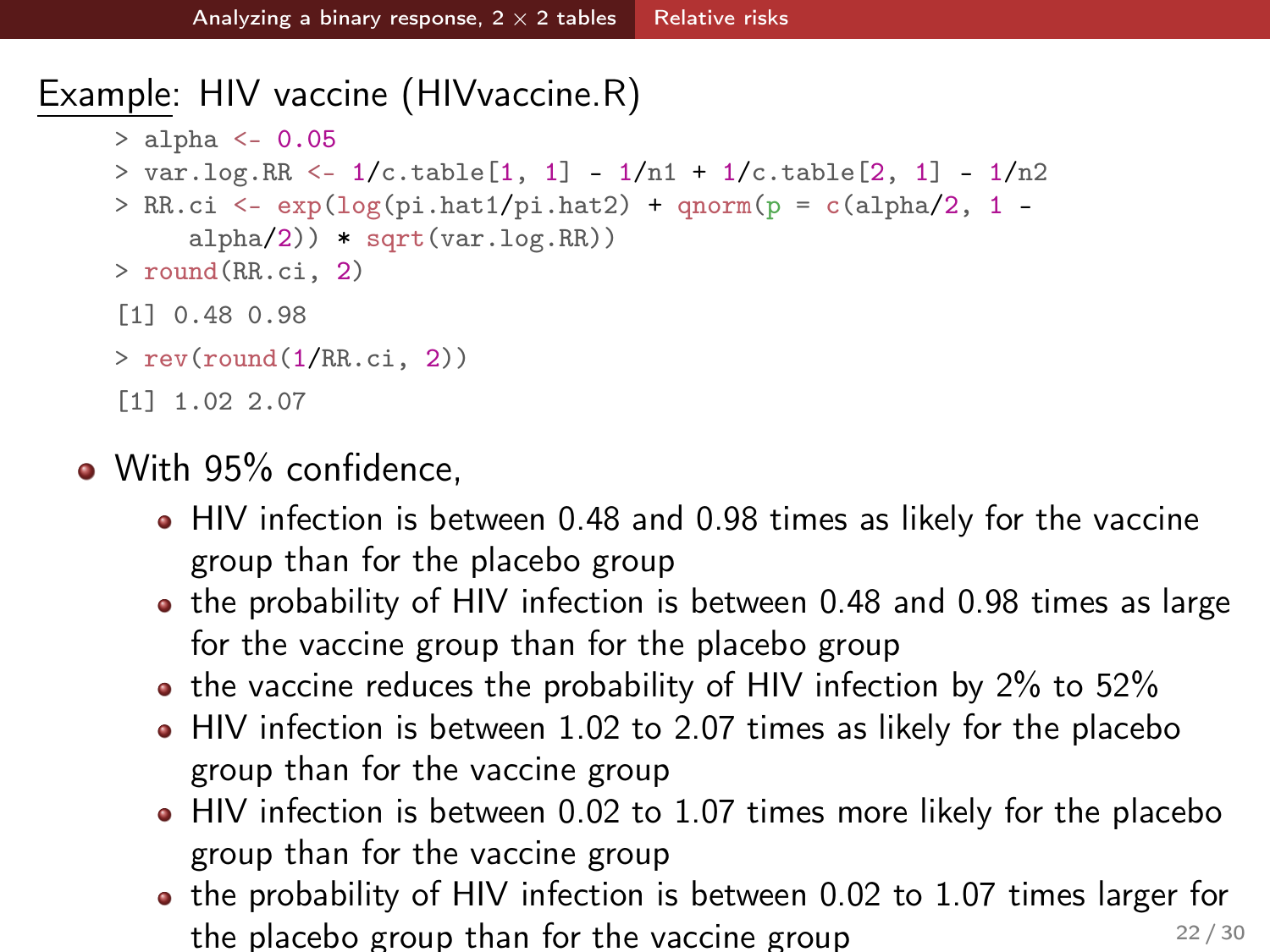<span id="page-22-0"></span>Example: HIV vaccine (HIVvaccine.R)

The twoby2() function from the Epi package produces the same calculations

```
> library(package = Epi)
> twoby2(c.table, alpha = 0.05)
2 by 2 table analysis:
------------------------------------------------------
Outcome : HIV
Comparing : vaccine vs. placebo
       HIV No HIV P(HIV) 95% conf. interval
vaccine 51 8146 0.0062 0.0047 0.0082
placebo 74 8124 0.0090 0.0072 0.0113
                                 95% conf. interval
            Relative Risk: 0.6893 0.4831 0.9834
        Sample Odds Ratio: 0.6873 0.4805 0.9832
   Probability difference: -0.0028 -0.0055 -0.0001
       Asymptotic P-value: 0.0401
```
------------------------------------------------------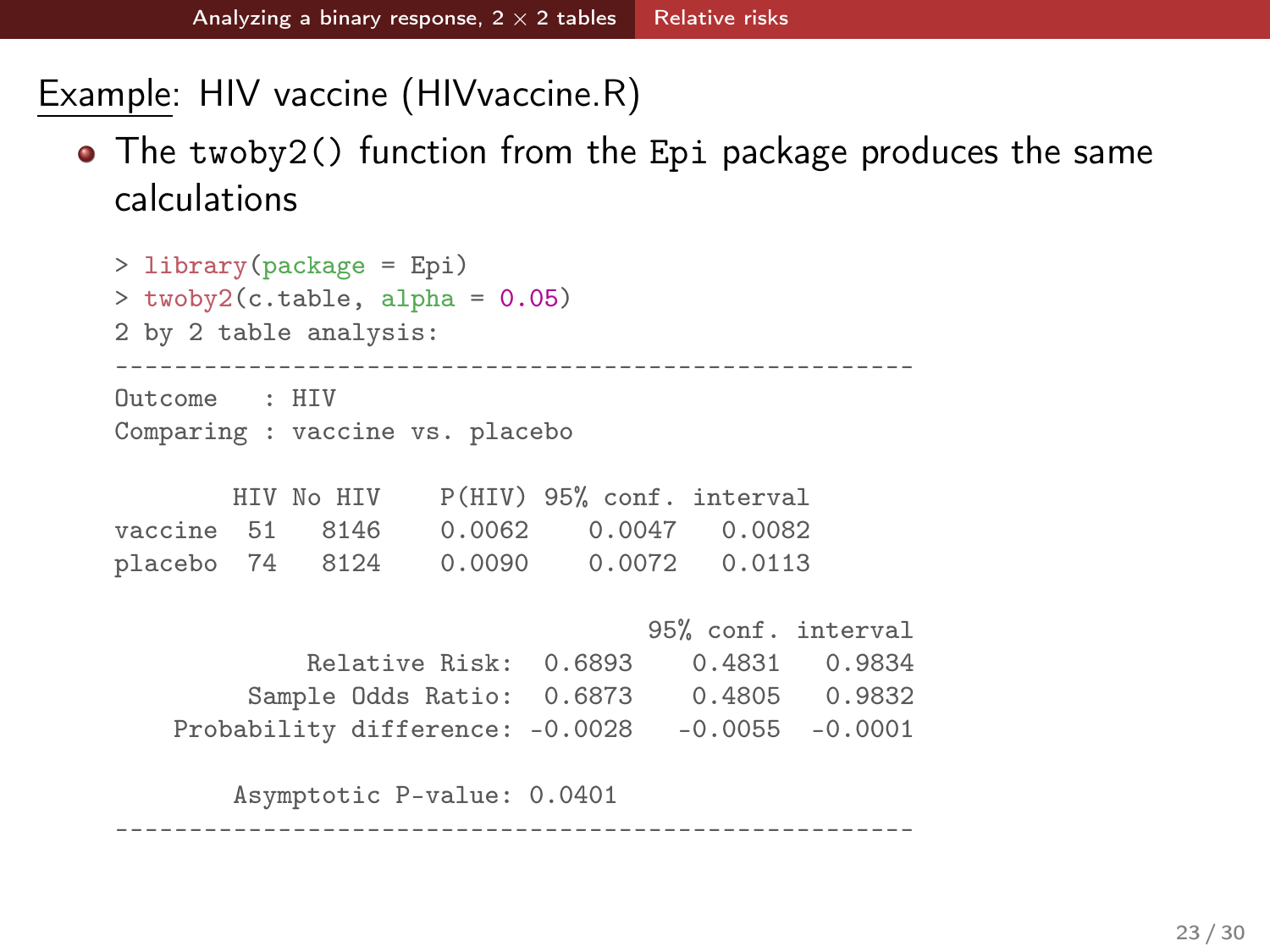#### <span id="page-23-0"></span>**[Introduction](#page-1-0)**

- Analyzing a binary response,  $2 \times 2$  tables
- 3 [Analyzing a binary response, logistic regression](#page-23-0)
	- [Convergence issues](#page-24-0)
-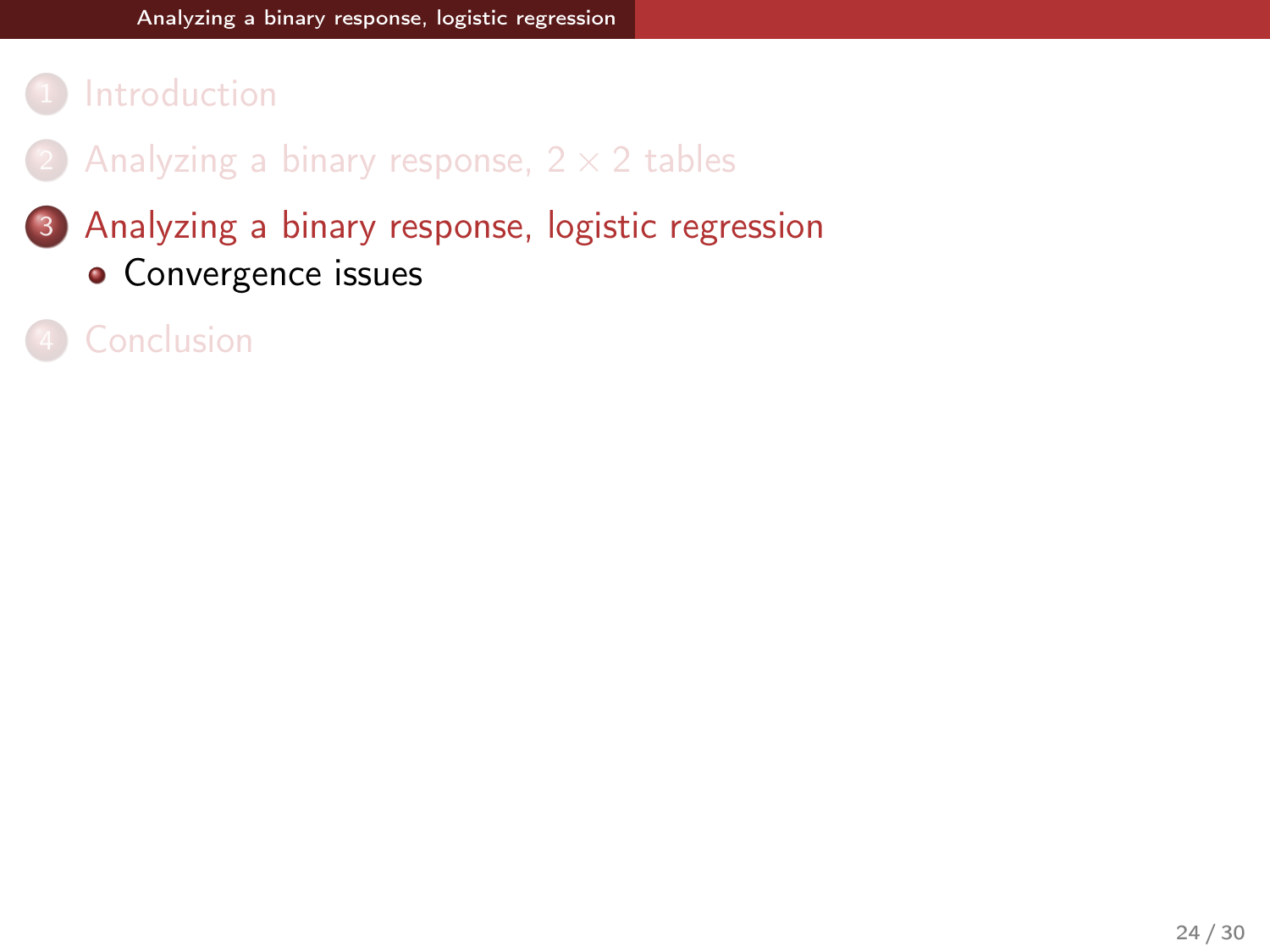- <span id="page-24-0"></span>• Numerical iterative methods are used to determine regression parameter estimates
- Convergence decided by looking at ratio of successive residual deviances
	- Define  $D^{(k)}$  as the residual deviance at iteration  $k$
	- Convergence occurs when

$$
\frac{|D^{(k)} - D^{(k-1)}|}{0.1 + |D^{(k)}|} < \epsilon
$$

where  $\epsilon$  is small (g1m() uses  $\epsilon=10^{-8})$ 

- What if convergence does not occur?
	- Try a larger number of iterations  $glm()$  uses maxit = 25)
	- Convergence may not be possible due to problems with the data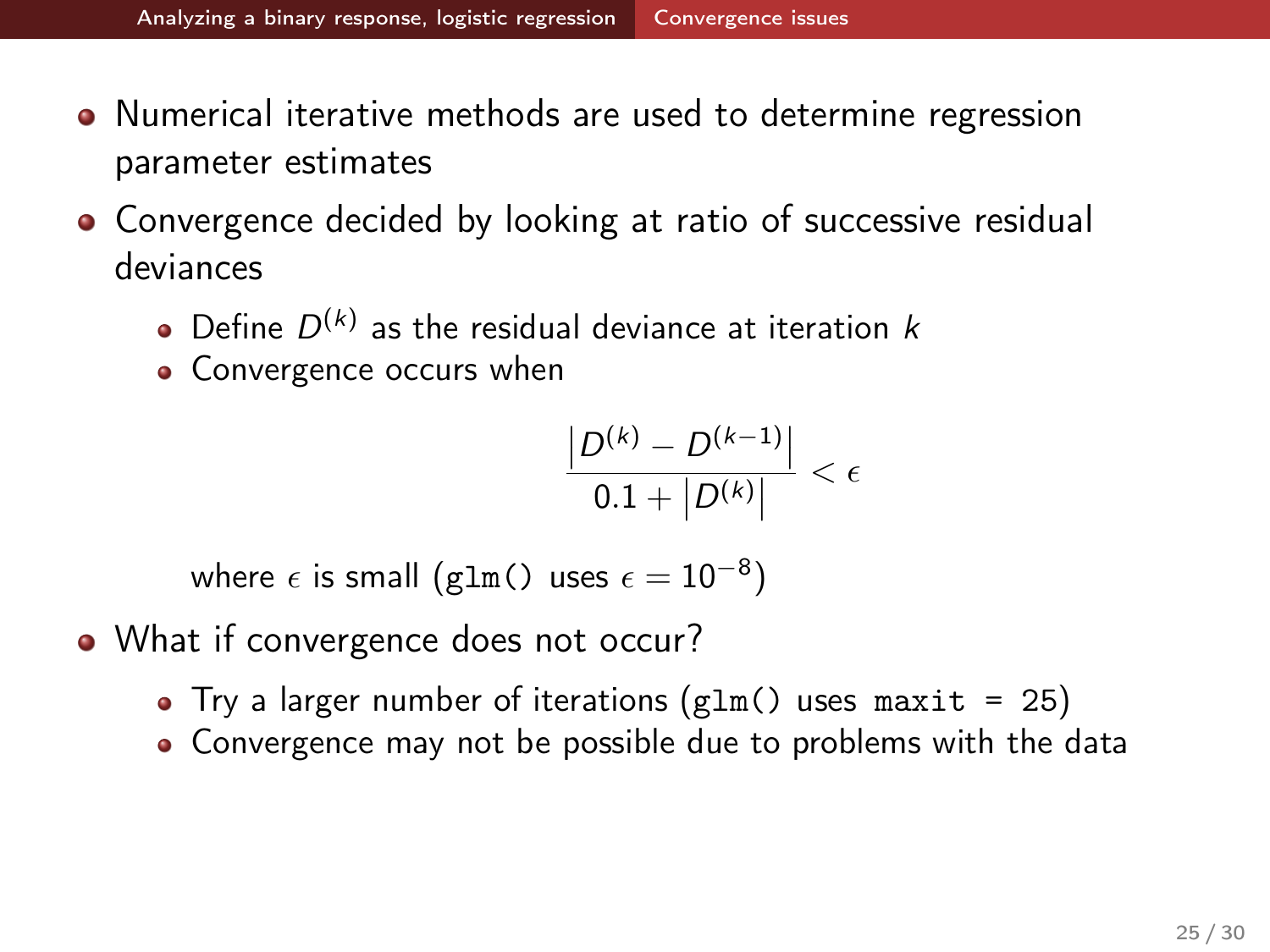<span id="page-25-0"></span>Example: Complete separation (Non-convergence.R)

- An explanatory variable(s) perfectly separates the data between  $y = 0$ and 1 values
- MLE(s) is infinite

```
> set1 <- data.frame(x1 = c(1, 2, 3, 4, 5, 6, 7, 8, 9, 10), y = c(0,0, 0, 0, 0, 1, 1, 1, 1, 1))
> set1
  x1 y
1 1 0
2 2 0
3 3 0
4 4 0
5 5 0
6 6 1
7 7 1
8 8 1
9 9 1
10 10 1
```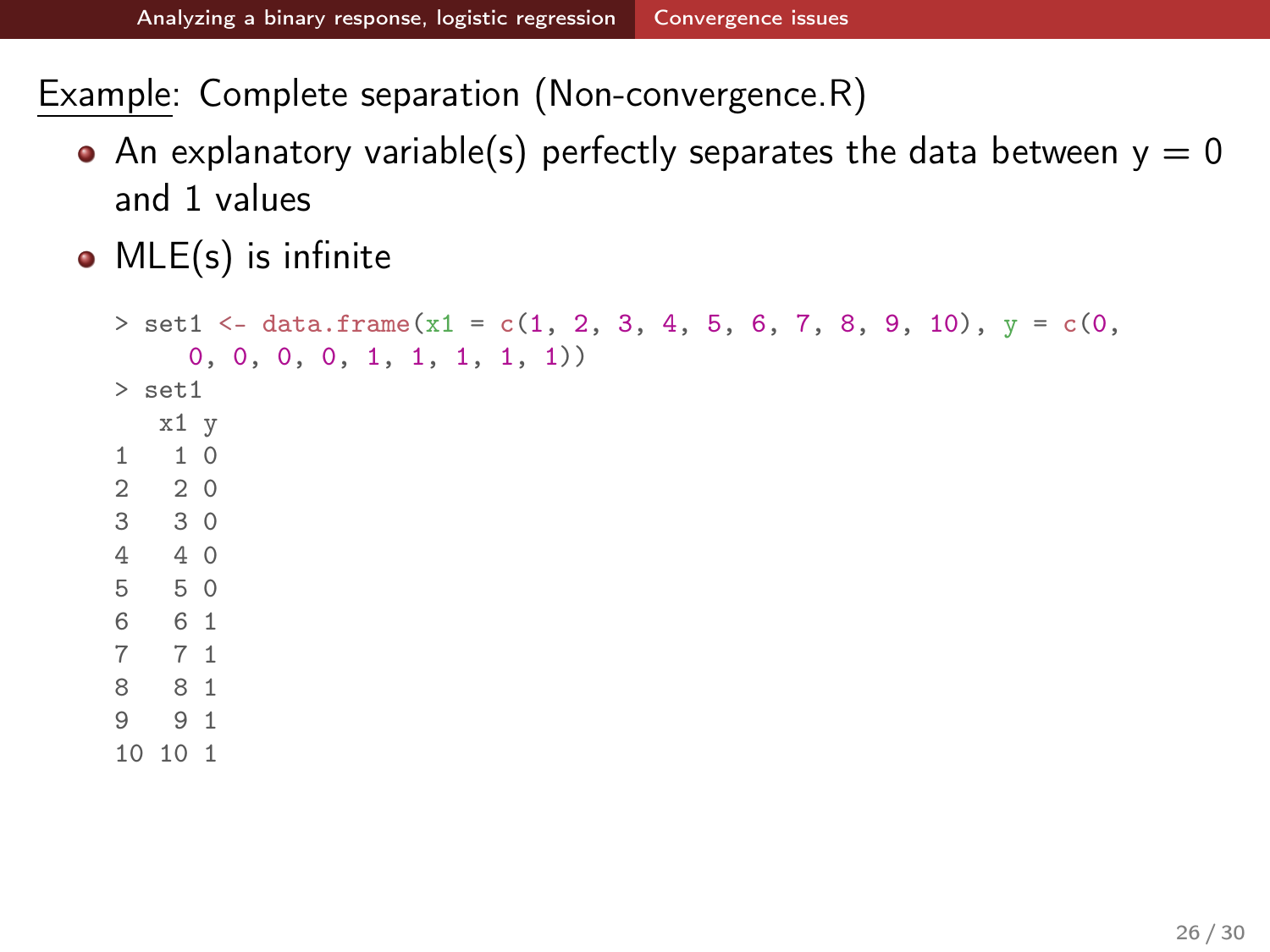#### <span id="page-26-0"></span>Example: Complete separation (Non-convergence.R)

 $0.4$ 

 $\overline{2}$ 

 $\overline{0}$ 

```
> mod.fit1 <- glm(formula = y \tilde{ } x1, data = set1,
      family = binomial(link = logit))Warning: glm.fit: algorithm did not converge
Warning: glm.fit: fitted probabilities numerically 0 or 1 occurred
> mod.fit1$coefficients
(Intercept) x1
     -245.8 44.7
                          \frac{0}{1}0.0 0.2 0.4 0.6 0.8 1.0
                                                ● ● ● ● ●
                          0.8Estimated probability
                       Estimated probability
                          0.6
```


<del>о о о о е</del>

2 4 6 8 10

x1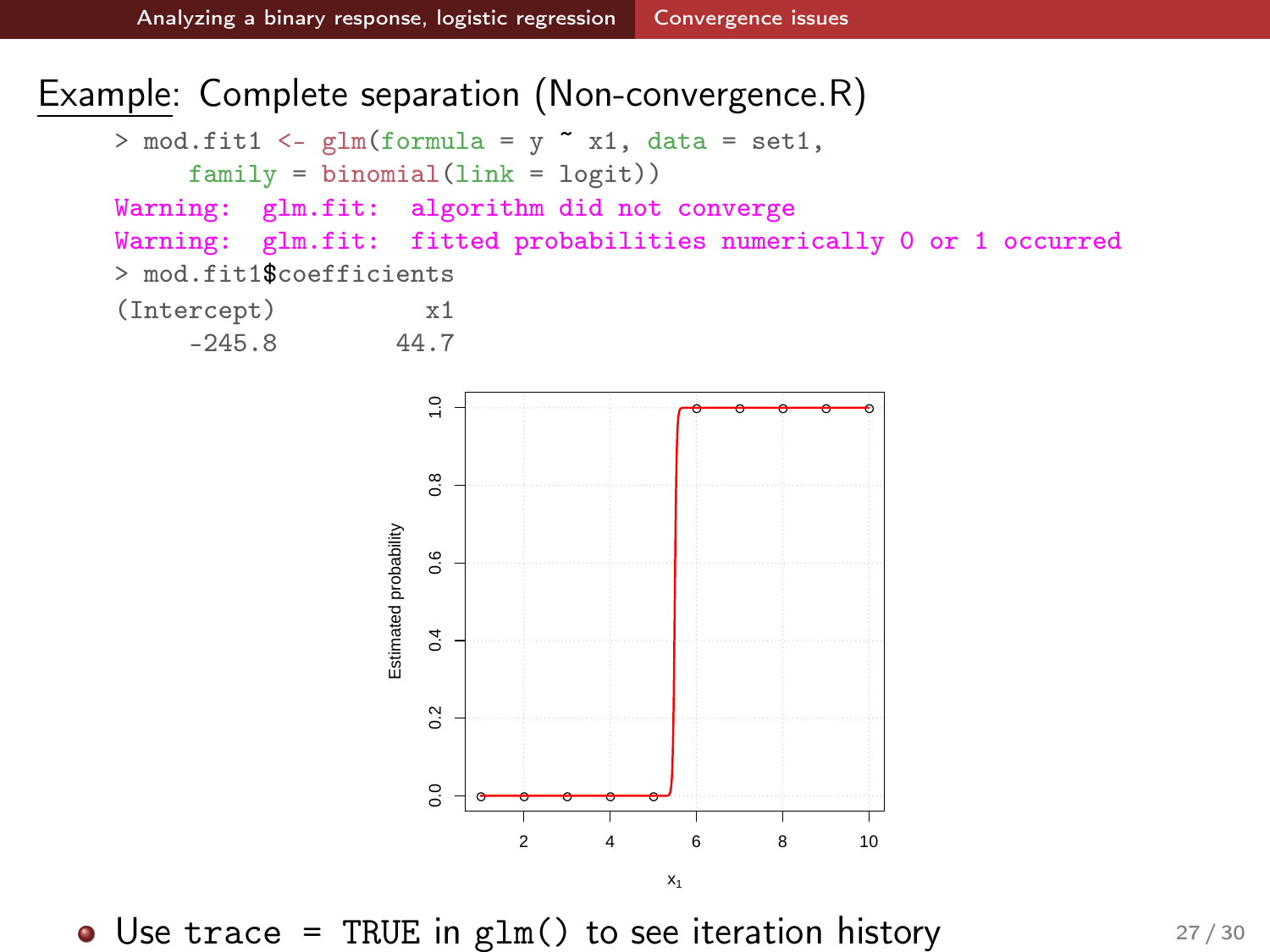- <span id="page-27-0"></span>• R may indicate convergence occurs even with complete separation!
	- In previous example with a larger number of iterations, R will indicate convergence occurs
		- Reason: Because  $\hat{\pi}$  values are so close to 0 or 1, there will be little change to  $D^{(k)}$  for successive iterations despite  $\hat{\beta}_1$  continuing to change **•** Still will print:
			- glm.fit: fitted probabilities numerically 0 or 1 occurred
	- What can you do?
		- Construct a plot like on previous slide
		- Use a stricter convergence criteria (smaller  $\epsilon$  change epsilon argument value) to determine if regression parameter estimates change for a larger number of iterations
		- Check if  $\hat{\pi}$  values are very close to 0 or 1
- Alternative approaches if convergence does not occur
	- Exact logistic regression See Section 6.2.3 of Bilder and Loughin (2014)
	- $\bullet$  Include a "penalty" in the likelihood function  $-$  See Section 2.2.7 of Bilder and Loughin (2014)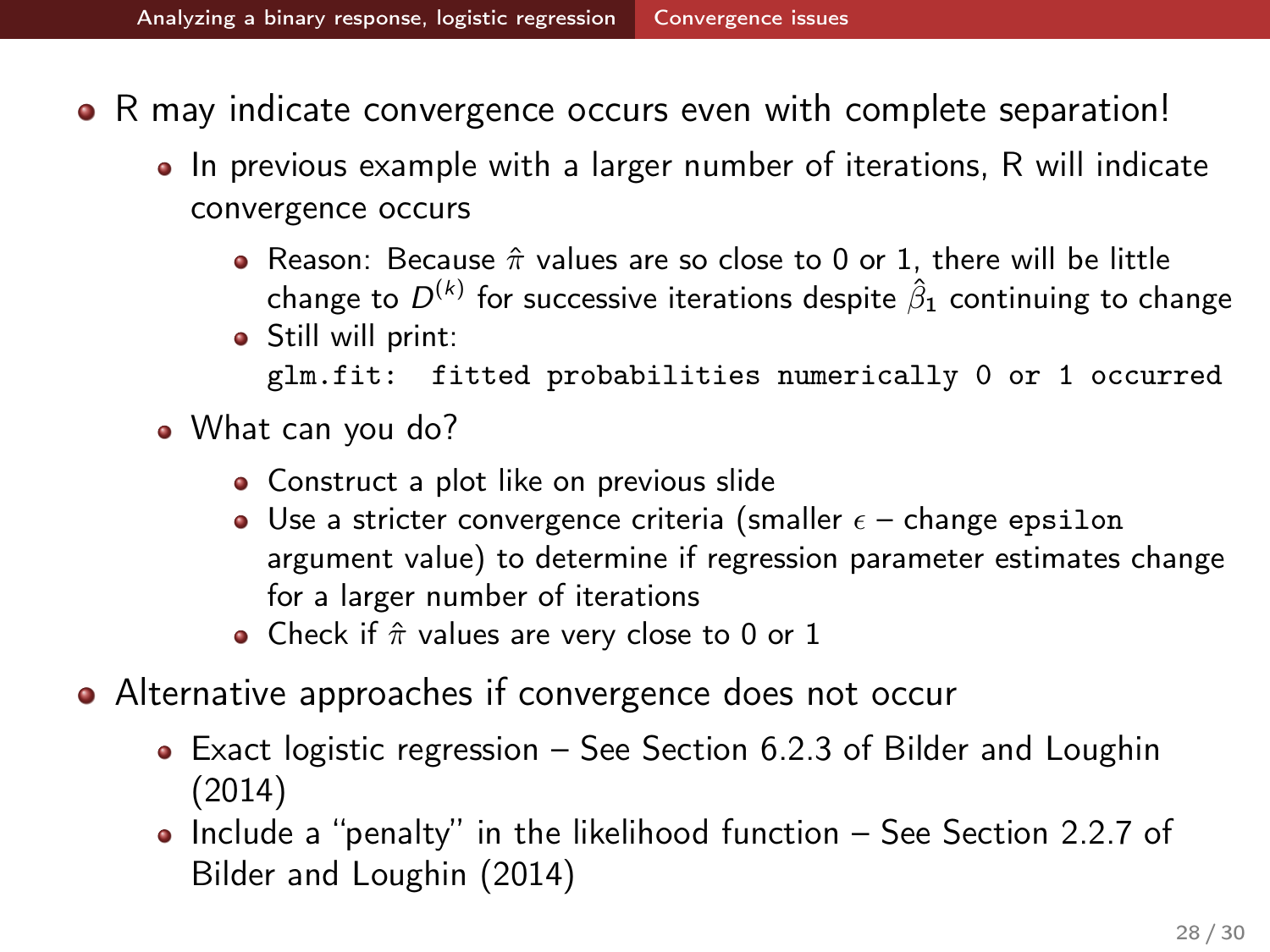# <span id="page-28-0"></span>Analysis of Categorical Data Extra Information

Christopher R. Bilder<sup>1</sup> and Thomas M. Loughin<sup>2</sup>

<sup>1</sup>University of Nebraska–Lincoln, Department of Statistics <sup>2</sup>Simon Fraser University, Department of Statistics and Actuarial Science

<www.chrisbilder.com/categorical>